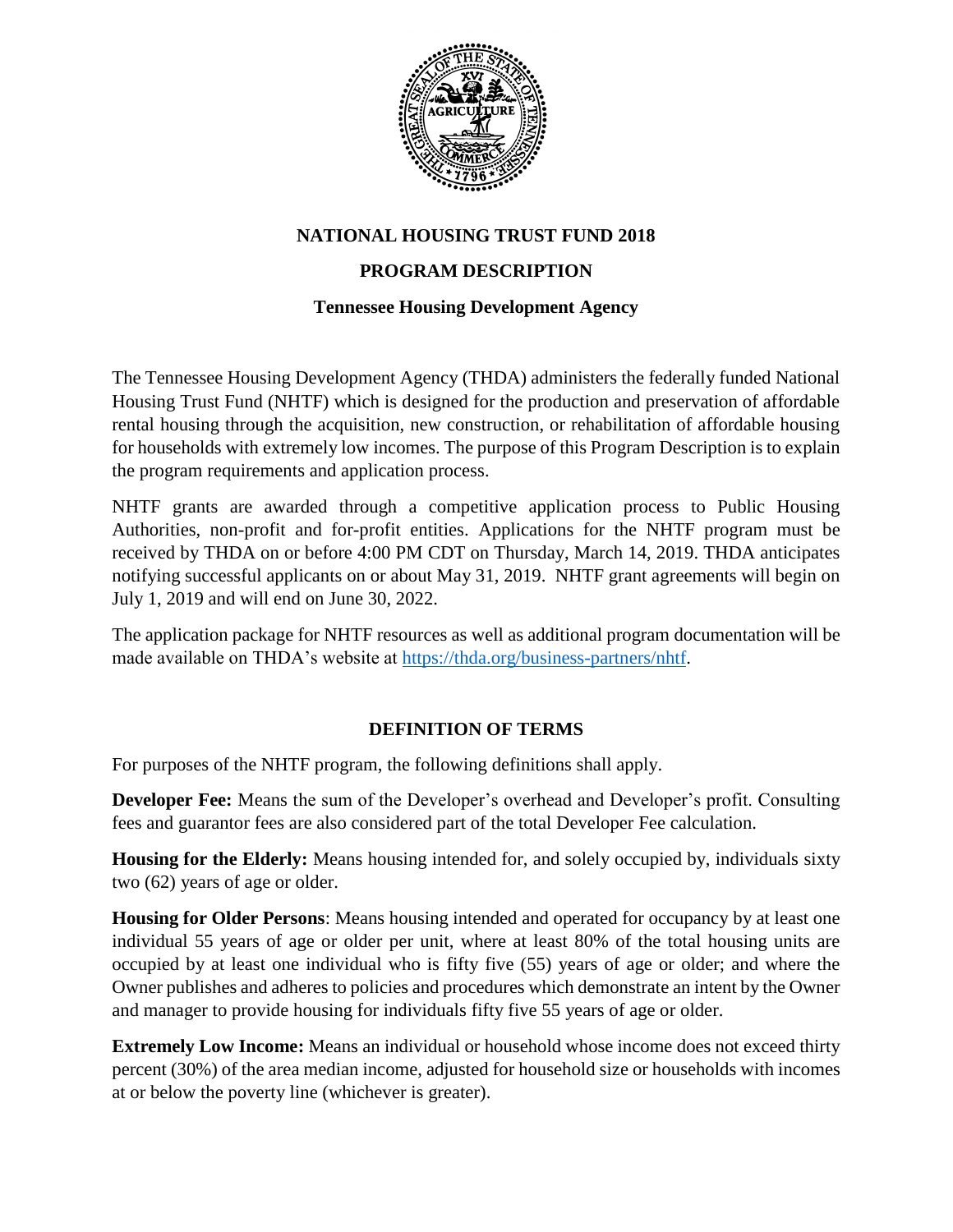**Family Housing:** Means housing designed for families which does not meet the definition of "Elderly Housing" or "Housing for Older Persons".

**Grantee:** Means the state entity that prepares the NHTF Allocation Plan, receives the NHTF dollars from HUD, and administers the NHTF in the state. THDA is the NHTF grantee for the State of Tennessee.

Layering: Means the combining of more than one governmental resource on a NHTF-assisted project.

**Leverage:** Means a contribution of value in the form of cash, materials or labor in a pre-approved form and method toward the hard development costs of a project.

**Modular Housing:** Means housing as defined in Tennessee Code Annotated Title 68 -126-202 & 303

- *"Modular Building Unit"*: Means a structural unit, or preassembled component unit, including the necessary electrical, plumbing, heating, ventilating and other service systems, manufactured off-site and transported to the point of use for installation or erection, with or without other specified components, as a finished building. "Modular building unit" does not apply to temporary structures used exclusively for construction purposes, nonresidential farm buildings, or ready-removables that are not modular structures;
- *"Ready-removable"*: Means a structure without any foundation, footings, or other support mechanisms that allow a structure to be easily relocated but which may include electrical wiring. Ready-removable structures include, but are not limited to, stadium press boxes, guard shelters, or structures that contain only electrical, electronic, or mechanical equipment that are solely occupied for service or maintenance of such equipment; and
- *"Structure"*: Means any building or improvement and its components, systems, fixtures, and appurtenances at the time of completion or construction.

**Manufactured Housing:** Means housing as defined in Tennessee Code Annotated Title 68 -126- 202 & 303

- *"Manufactured Home"*: Means a structure, transportable in one (1) or more sections, which, in the traveling mode, is eight (8) body feet or more in width, or forty (40) body feet or more in length, or, when erected on site, is three hundred twenty (320) or more square feet, and which is built on a permanent chassis and designed to be used as a dwelling with or without a permanent foundation when connected to the required utilities, and includes the plumbing, heating, air conditioning, and electrical systems contained in the structure; except that "manufactured home" includes any structure that meets all the requirements of this subdivision (2), except the size requirements and with respect to which the manufacturer voluntarily files a certification required by the secretary;
- *"Manufacturer"*: Means any person engaged in manufacturing or assembling new manufactured homes.
- *"Mobile Home"*: Means a structure manufactured before June 15, 1976, that is not constructed in accordance with the National Manufactured Home Construction and Safety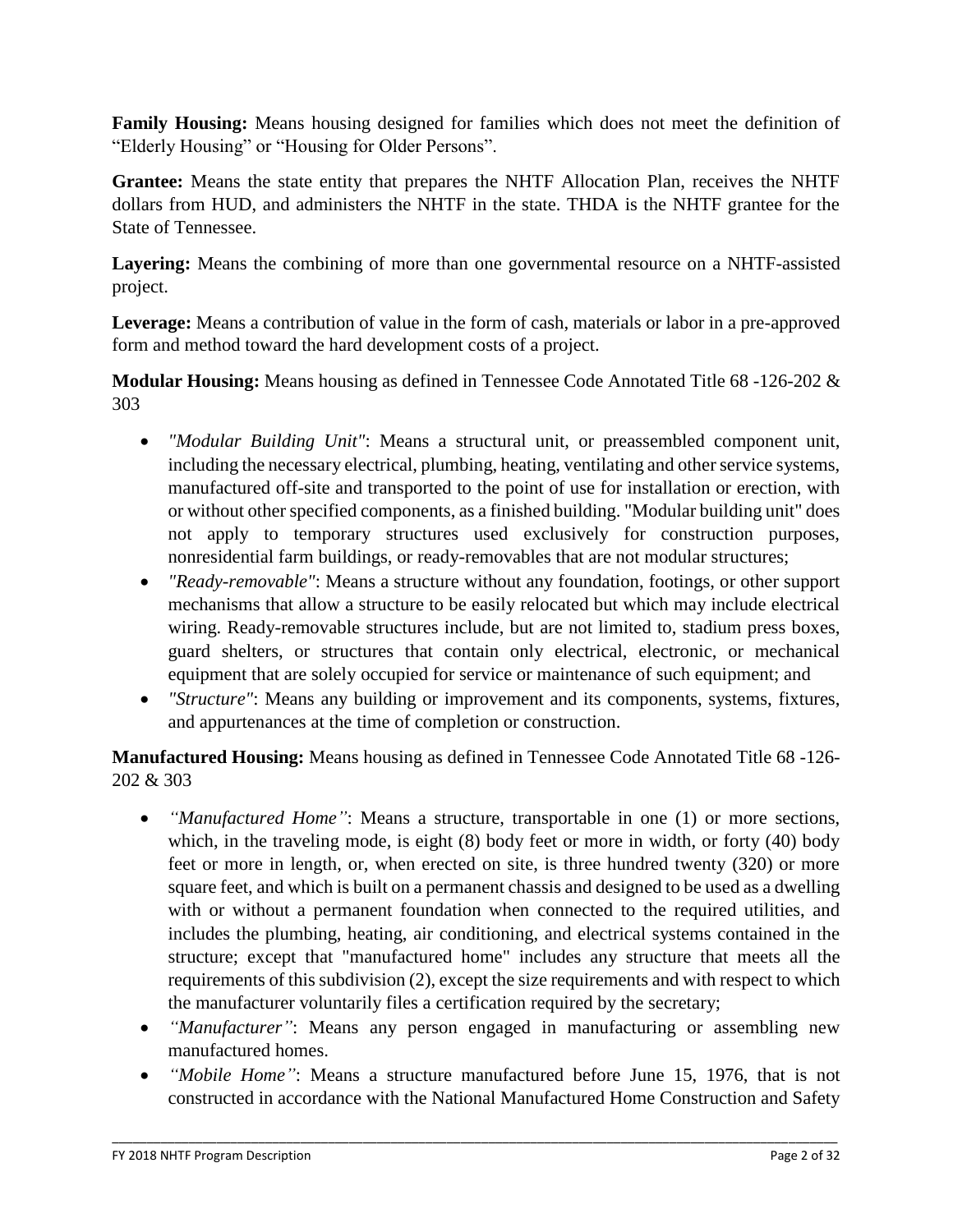Standards Act of 1974, compiled in 42 U.S.C. § 5401 et seq. It is a structure that is transportable in one (1) or more sections that in the traveling mode is eight (8) body-feet or more in width and forty (40) body-feet or more in length, or, when erected on site, is three hundred twenty (320) or more square feet and that is built on a chassis and designed to be used as a dwelling with or without a permanent foundation when connected to the required utilities and includes any plumbing, heating, air conditioning and electrical systems contained in the structure;

**Multifamily Housing:** Means any building or group of buildings totaling more than four permanent residential rental units operated as a single housing project.

**NHTF-Assisted Unit:** Means a housing unit which meets the NHTF eligibility requirements and benefits from financial assistance from the NHTF.

**Period of Affordability**: Also, "Affordability Period". Means the thirty (30) year timeframe beginning at time of Project Completion as defined at 24 CFR §93.2 during which projects receiving NHTF assistance will be required to maintain affordability to households at or below 30% AMI and must maintain compliance with NHTF regulations.

**Proforma:** Means a cash flow projection for a specific period of time that takes into account expected income and expenses of a rental property and projects financial viability and affordability over the period.

**Recipient:** Means an organization, agency or other entity (including a public housing authority, a for-profit entity or a nonprofit entity) that receives NHTF assistance from THDA and is the owner of a NHTF–assisted project.

**Rent Restricted:** Means rent, including utilities and tenant-based rental assistance that does not exceed the published Maximum NHTF Rent Limit, which is affordable to households at 30% AMI and based on an assumed (1.5) persons per bedroom (single person in an efficiency).

**Single Family Housing:** Means a structure that contains at least one but no more than four permanent residential units.

**Stabilized Occupancy:** Means occupancy of at least ninety percent (90%) of the units in the property for a continuous period of at least ninety (90) calendar days.

**Substantial Rehabilitation:** Means the rehabilitation of a project in which the rehabilitation costs will be seventy five percent (75%) or more of the replacement cost.

**Total Development Cost:** Means the all-in cost of developing the project including acquisition, predevelopment costs, hard and soft construction or rehab costs, financing costs, developer fees, and reserve account capitalization.

**Uniform Physical Condition Standards (UPCS):** Means the standardized inspection code created by HUD and Congress in 1998 as a way of establishing a dynamic inspection code that could satisfy the diverse housing stock monitored by the U.S. Department of Housing and Urban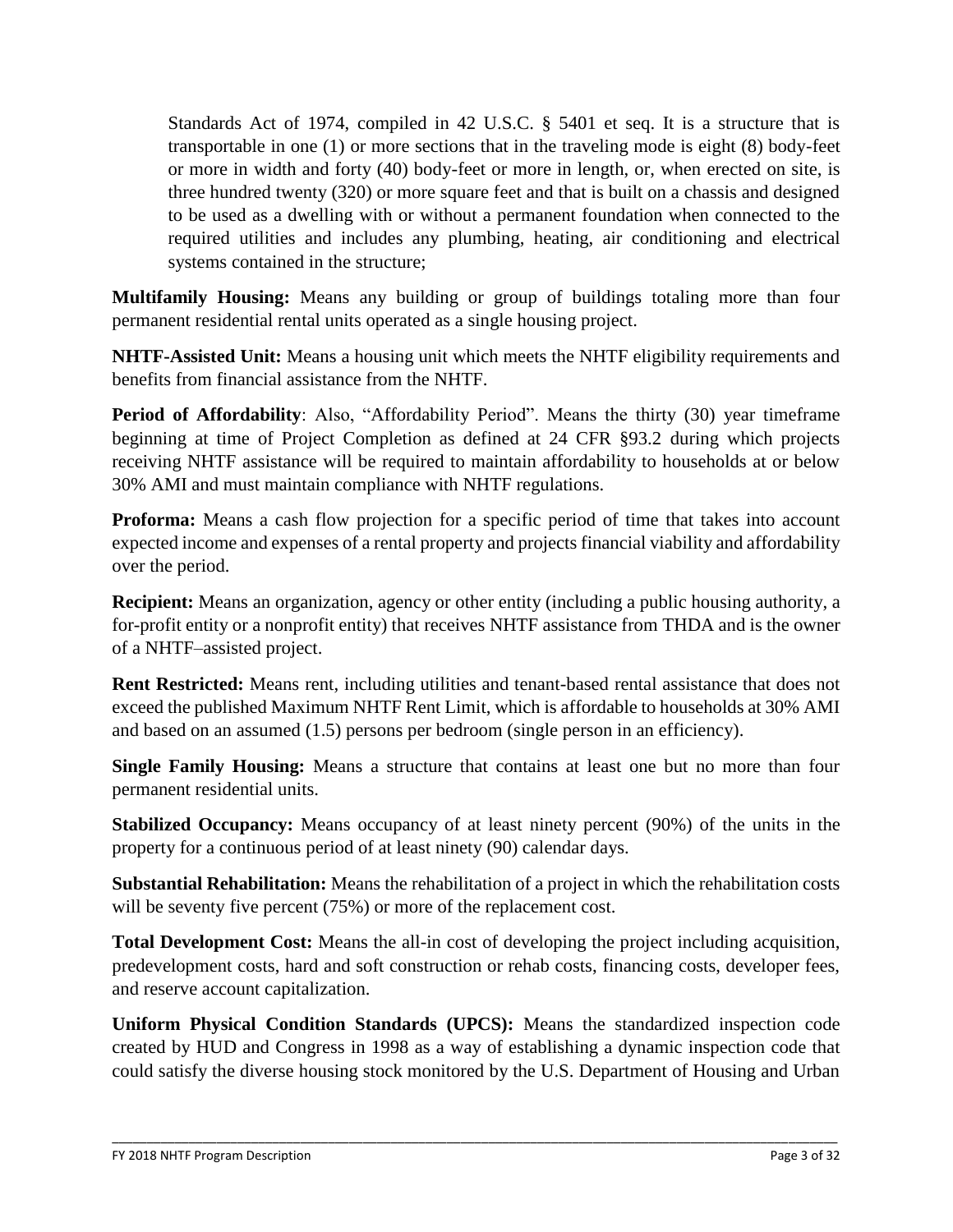Development (HUD). The inspection code predominately provides a set of minimum standards for components found in real estate.

## **THE NATIONAL HOUSING TRUST FUND**

The NHTF was established under Title I of the Housing and Economic Recovery Act of 2008, Section 1131 (Public Law 110-289). Section 1131 of HERA amended the Federal Housing Enterprises Financial Safety and Soundness Act of 1992 (12 U.S.C. 4501 et seq.) (Act) to add a new section 1337, entitled "Affordable Housing Allocation" and a new section 1338, entitled "Housing Trust Fund."

This program is governed by Title 24 Code of Federal Regulations, Parts 91 and 93; Interim Rule. Those regulations are incorporated by reference in this Program Description. In cases of conflicting requirements, the more stringent requirement will apply.

Tennessee operates a THDA-funded Housing Trust Fund commonly known as the "Housing Trust Fund", "HTF", or the "Tennessee Housing Trust Fund" While all references in this program description and other related documentation refer to this funding as the "National HTF" or "NHTF", all federal requirements will identify this resource as the "Housing Trust Fund" or "HTF". Applicants and recipients of NHTF funding must maintain awareness of this distinction in all program documentation.

## **1) ALLOCATION OF FUNDS**

- a. The total allocation for this round of NHTF funding under this program description will be \$3,688,511. THDA will award ninety percent (90%) of the allocated amount in NHTF grants to successful applicants though a competitive application process. Each award will be a minimum of two hundred fifty thousand dollars (\$250,000) and a maximum of nine hundred thousand dollars (\$900,000).
- b. NHTF funding will be allocated as provided in the State of Tennessee's Consolidated Plan, as amended. THDA will use ten percent (10%) of the NHTF allocation for its own administrative expenses.

# **2) ELIGIBLE RECIPIENTS**

a. THDA will accept applications for the NHTF program from public housing authorities, and non-profit or for-profit entities that will be the owner of the proposed rental project. If the Applicant is involved in a partnership associated with a low income housing tax credit project, the Applicant must be the sole general partner or the sole managing member of the ownership entity or own 100% of the stock of a corporate ownership entity. The Applicant must materially participate (regular, continuous, and substantial on-site involvement) in the development and operation of the development throughout the compliance period.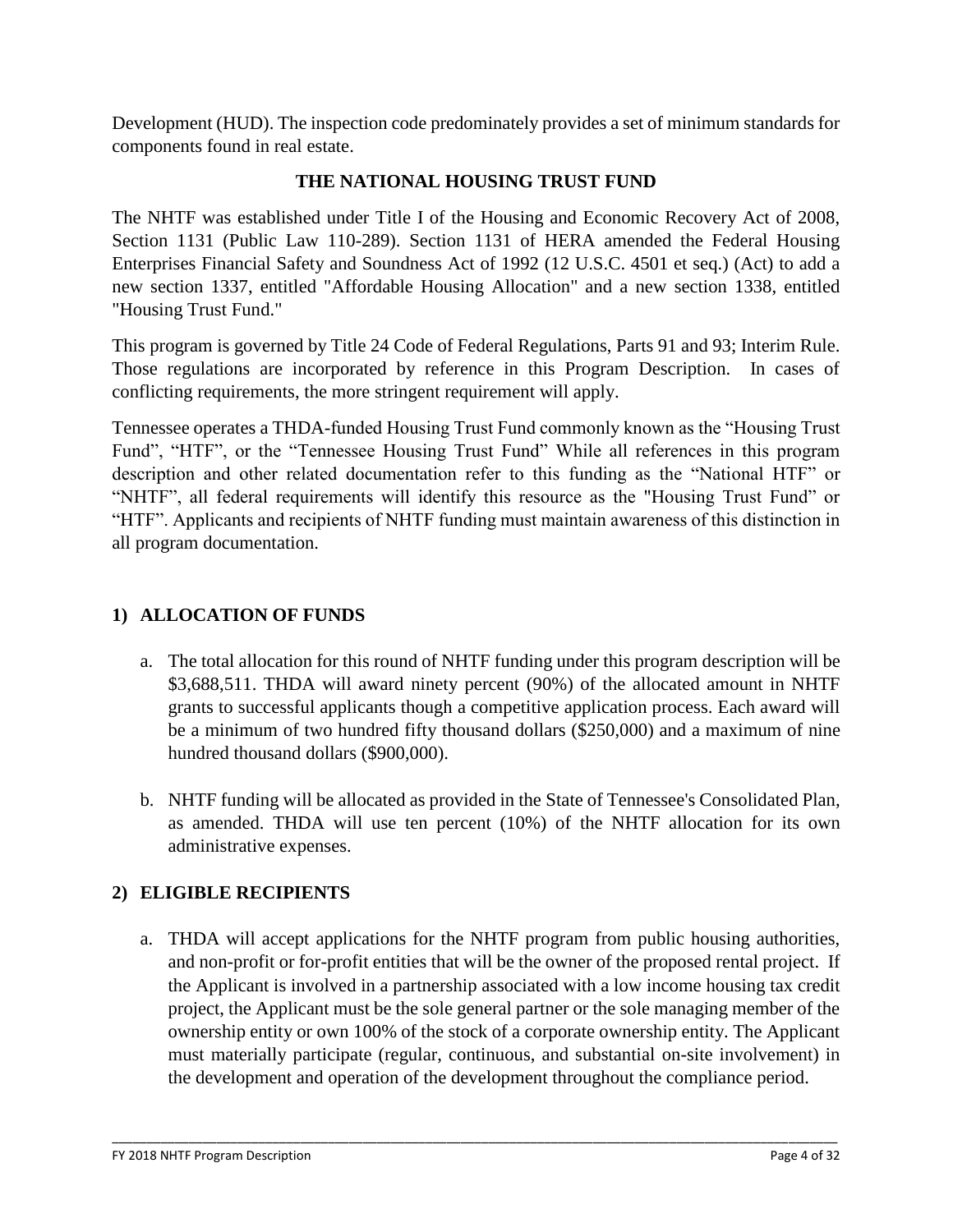- b. To be eligible the entity must meet the following criteria:
	- i) Be organized and existing to do business in the State of Tennessee, or if organized in another state, must be qualified to do business in the State of Tennessee.
	- ii) Demonstrate at least two years of related housing experience in Tennessee. For the purposes of this program, "related housing experience" means the development, ownership and management of affordable rental housing.
	- iii) Demonstrate the financial capacity necessary to undertake, complete, and manage the proposed project, as demonstrated by its ability to own, construct, or rehabilitate and manage and operate affordable rental housing. THDA will evaluate the experience of the entire proposed team with owning, developing and managing projects of similar size and scope serving the intended population proposed. Applicants and their development team must undergo an evaluation by THDA of their capacity before the applicant may qualify as an eligible Recipient.
	- iv) Have demonstrated understanding of the Federal, State and local housing programs used in conjunction with NHTF funds to ensure compliance with all applicable program requirements and regulations.
	- v) Not be debarred or excluded from receiving federal assistance or THDA assistance prior to selection or entering into the written agreement with THDA.
	- vi) Certify that housing units assisted with the NHTF will comply with NHTF program requirements during the entire period that begins upon selection and ending upon the conclusion of all NHTF‐funded activities.

#### **3) FORM OF ASSISTANCE**

a. NHTF funds will be awarded as a grant secured by a note, deed of trust, and a restrictive covenant.

#### **4) LEVEL OF SUBSIDY**

a. The investment of NHTF funds must conform to the following minimum and maximum standards per unit:

- i) Minimum NHTF Funds: \$1,000 per unit
- ii) Maximum NHTF Funds Per Unit:

| \$61,281 | 0-Bedroom (Efficiency) Limit |
|----------|------------------------------|
| \$70,250 | 1-Bedroom Limit              |
| \$85,424 | 2-Bedroom Limit              |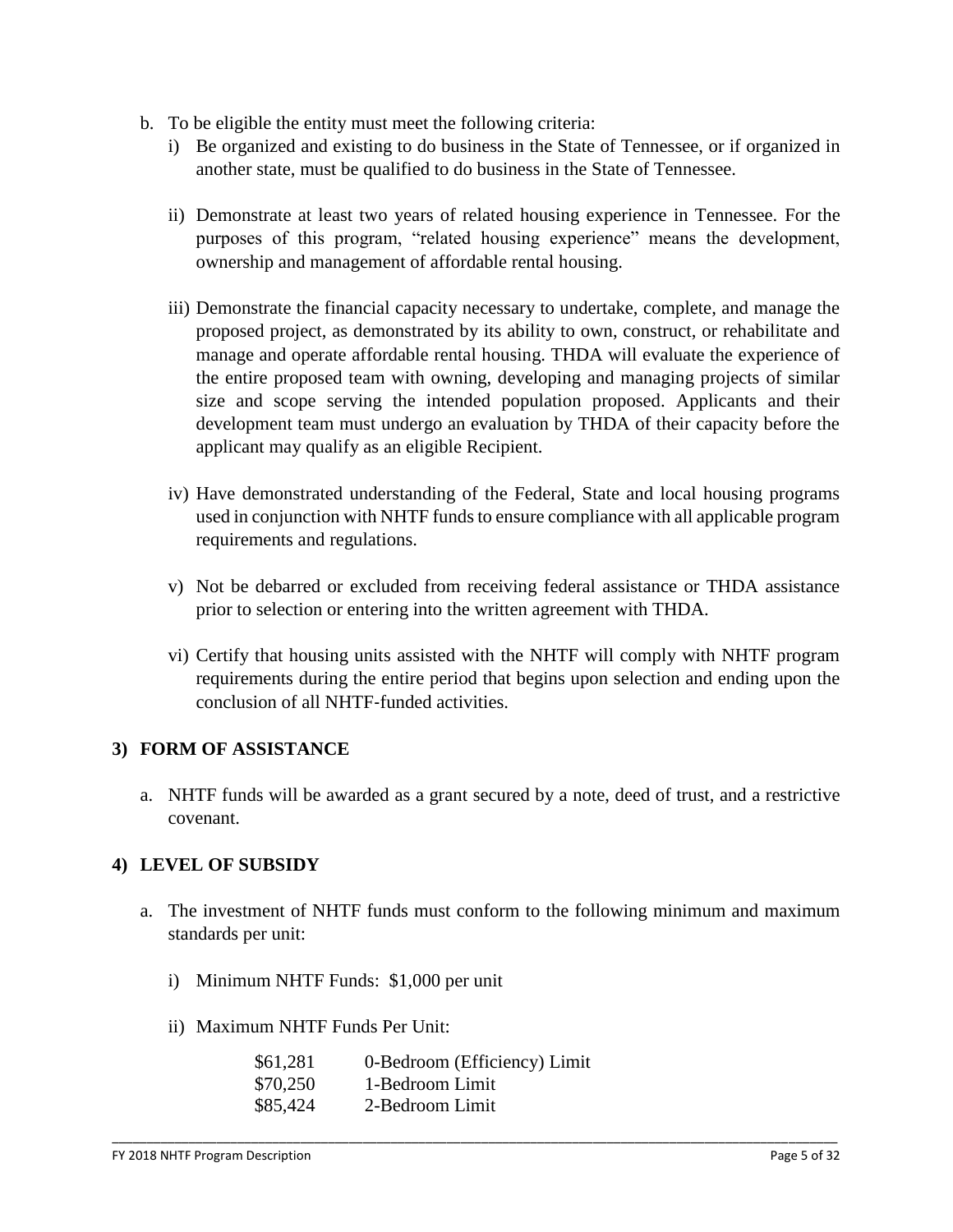| \$110,512 | 3-Bedroom Limit |
|-----------|-----------------|
| \$121,307 | 4-Bedroom Limit |

#### **5) DEVELOPER FEE**

a. A Developer Fee of up to fifteen percent (15%) of the NHTF development costs, net of the development fee, acquisition costs and any permanent financing costs may be charged as a project soft cost.

### **6) ELIGIBLE ACTIVITIES**

- a. NHTF funds must be used to produce or preserve affordable, permanent rental housing that addresses the needs of extremely low-income households. The housing may be stick built or Modular Housing, provided that the housing meets all the applicable state and local codes. Eligible housing activities include:
	- i) New construction of rental housing units.
	- ii) Acquisition and/or rehabilitation of existing rental housing units.
	- iii) Funding of an operating cost reserve associated with the new construction or acquisition and rehabilitation of housing assisted with NHTF funds

## **7) PROHIBITED ACTIVITIES**

- a. Providing tenant-based rental assistance for the special purposes of the existing Section 8 program, in accordance with Section 212(d) of the Act.
- b. Assisting or developing emergency shelters (including shelters for disaster victims) or facilities such as nursing homes, convalescent homes, hospitals, residential treatment facilities, correctional facilities, dormitories, including those for farm workers or housing for students.
- c. Providing any form of housing that is considered short term or transitional.
- d. Providing NHTF assistance to rental units that require reconstruction.
- e. Providing NHTF assistance to rental units that are Manufactured Housing and/or Manufactured Housing lots.

\_\_\_\_\_\_\_\_\_\_\_\_\_\_\_\_\_\_\_\_\_\_\_\_\_\_\_\_\_\_\_\_\_\_\_\_\_\_\_\_\_\_\_\_\_\_\_\_\_\_\_\_\_\_\_\_\_\_\_\_\_\_\_\_\_\_\_\_\_\_\_\_\_\_\_\_\_\_\_\_\_\_\_\_\_\_\_\_\_\_\_\_\_\_\_\_\_\_\_\_\_\_\_\_

f. Using NHTF funds to refinance existing debt.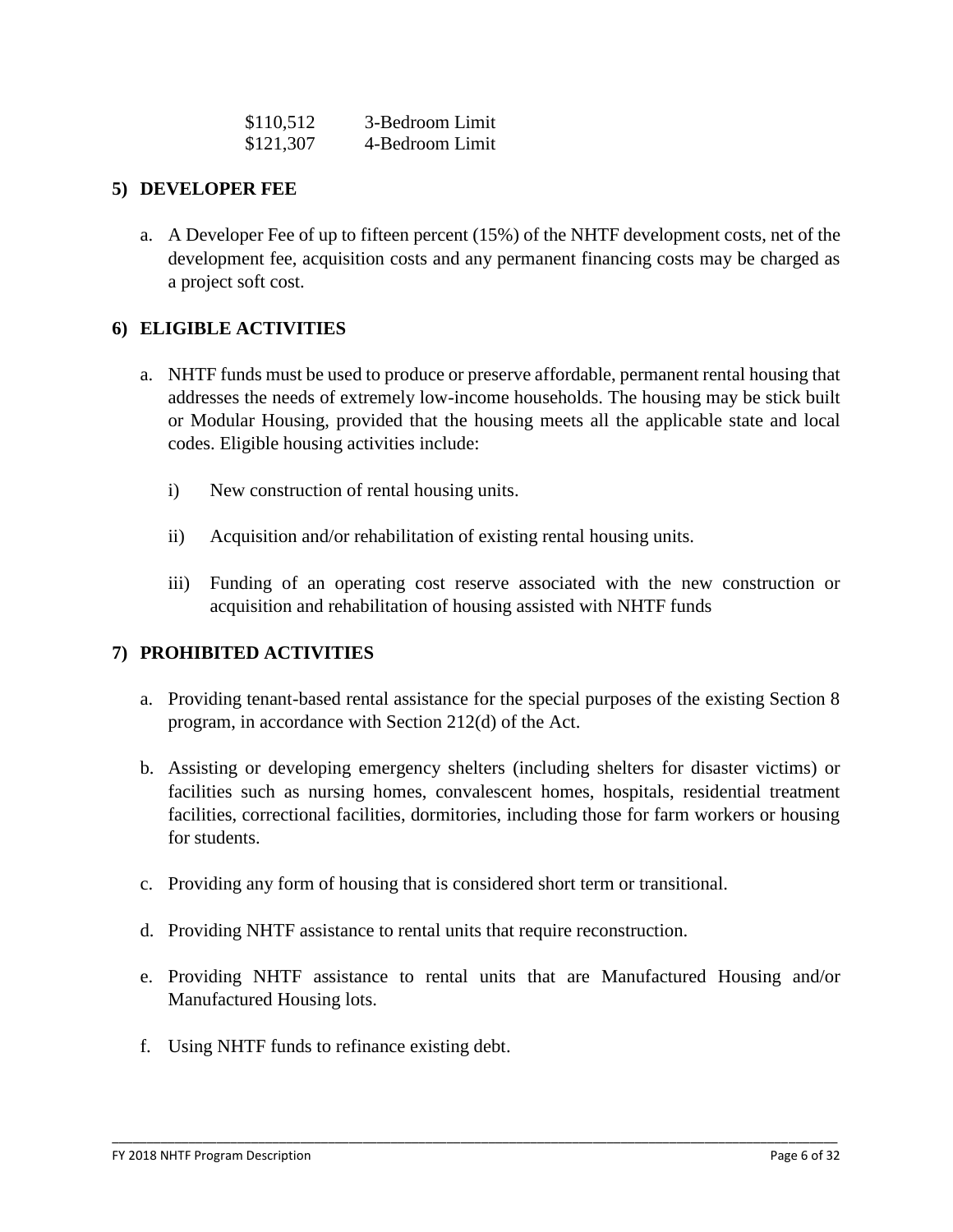- g. Using NHTF funds for the acquisition and rehabilitation or new construction of housing for sale to home buyers.
- h. Providing non-federal matching contributions required under any other Federal program.
- i. Providing assistance authorized under Section 9 of the 1937 Act (annual contributions for operation of public housing).
- j. Carrying out activities authorized under 24 CFR Part 968 (Public Housing Modernization).
- k. Providing assistance to eligible low-income housing under 24 CFR Part 248 (Prepayment of Low Income Housing Mortgages).
- l. Providing assistance to a project previously assisted with NHTF funds during the period of affordability established by HUD and THDA in the written agreement with the Recipient as stated in § 93.205(a) except as permitted for renewal of funds committed to operating cost assistance.
	- i) Additional NHTF funds may be committed to a project up to one year after project completion, but the amount of NHTF funds in the project may not exceed the maximum per-unit subsidy amount as determined by HUD. HUD has prescribed the use of the Section 234 – Condominium Housing Limits from the Annual Indexing of Basic Statutory Mortgage: Limits for Multi-Family Housing Programs as described in the Interim Rule; (See Paragraph 4 above)
- m. Using NHTF funds for political activities; advocacy; lobbying, whether directly or through other parties; counseling services; travel expenses; and preparing or providing advice on tax returns.
- n. Using NHTF funds for administrative, outreach, or other costs of the Recipient, or any other Recipient of such grant amounts, subject to the exception in Section  $1338(c)(10)(D)(iii)$  of the Act,
- o. Paying for any cost that is not eligible under 24 CFR 92.730 through 93.200.

## **8) LAYERING**

- a. Layering is the combination of government resources on a NHTF-assisted project.
- b. THDA will review each project to ensure that only the minimum amount of NHTF assistance needed is allocated to the project.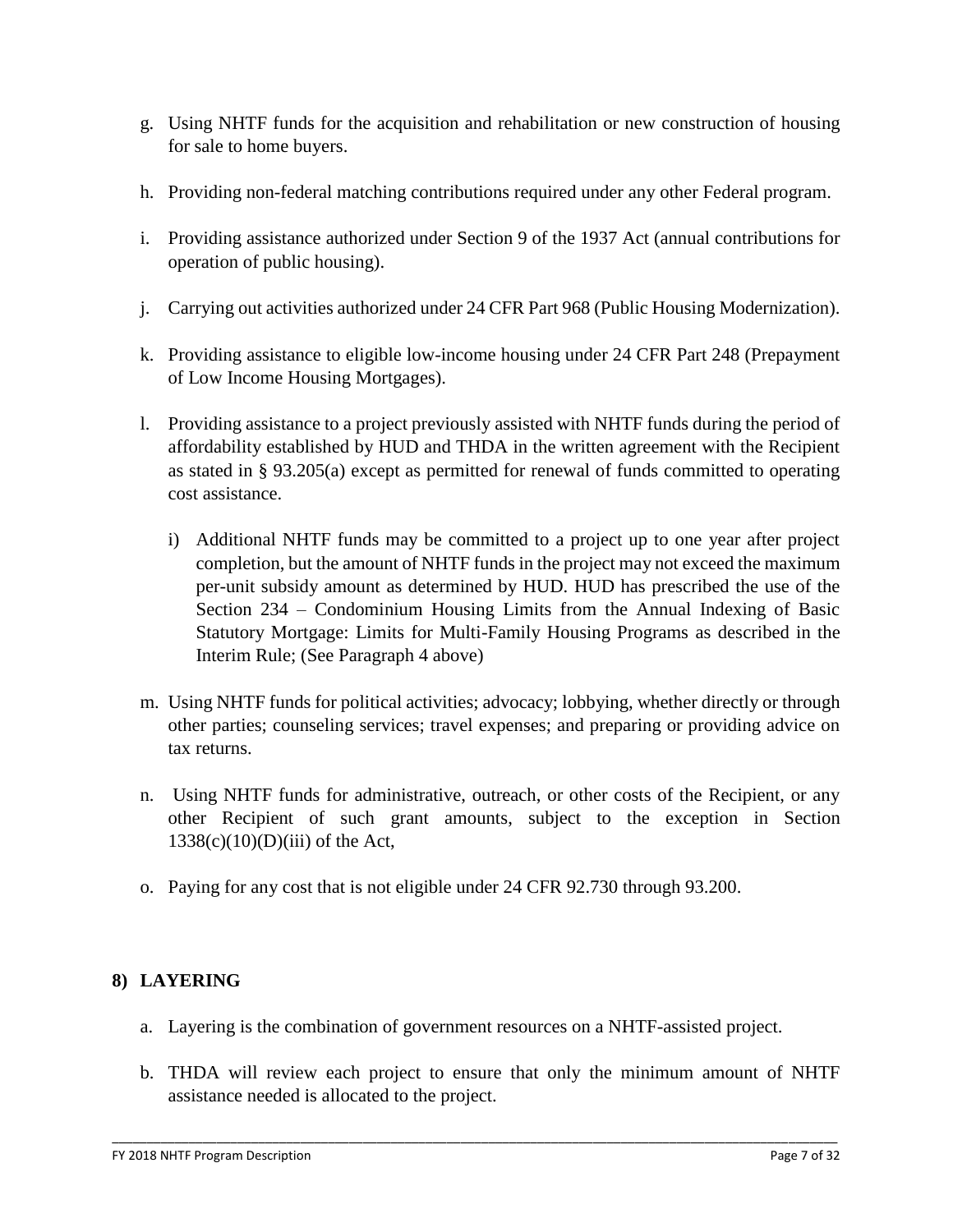c. Total NHTF resources allocated to any project cannot exceed the current maximum per unit subsidy limit.

## **9) LEASE-UP AND INITIAL OCCUPANCY**

- a. Projects must be fully occupied by income eligible tenants within six (6) months of issuance of a certificate of occupancy for the completed units. If all units are not fully occupied by income eligible tenants within six (6) months of completion of construction or acquisition and rehabilitation, the grant Recipient must report to THDA on current marketing efforts in a form and with substance as required by THDA.
- b. If a rental project has not achieved initial occupancy within eighteen (18) months of Completion, all NHTF funds invested in the rental project must be repaid to THDA.

#### **10) LEVERAGE**

- a. Leverage must be in the form of contributions to the project's hard development costs.
- b. In the scoring matrix, any project that has leveraged funds will receive additional points. Leveraged funds are funds provided by the applicant and grants from other sources. The value of land acquired through non-NHTF resources may be counted as leverage when the appraised value is documented and proof of ownership at the time of application is demonstrated. Loan proceeds from a lending institution do not count as leverage. However, the savings generated from a below market interest rate will count as leverage when properly documented. Administrative funds, anticipated fund-raising revenues and construction loans do not count toward leverage. Leveraged funds counted in one program year do not qualify again as leverage in subsequent years. All proposed leverage must be thoroughly supported by appropriate back-up documentation, including firm commitment letters, award letters, and warranty deeds.
- c. The value of donated labor, materials and land will count toward leverage. The value of unskilled labor is set at the current minimum wage, and the value of skilled labor is set at twice the current minimum wage. The value of land and/or a building donated or acquired for a project prior to the application will count as leverage, but there must be an appraisal or tax assessment included in the application to document its value. In order to count donated supplies or materials, only the documented value of the actual goods or materials will be considered and they must be legitimately required by the project. The donor must provide a letter to confirm the amount of the supplies or materials. Proposed discounts will not count as leverage.

\_\_\_\_\_\_\_\_\_\_\_\_\_\_\_\_\_\_\_\_\_\_\_\_\_\_\_\_\_\_\_\_\_\_\_\_\_\_\_\_\_\_\_\_\_\_\_\_\_\_\_\_\_\_\_\_\_\_\_\_\_\_\_\_\_\_\_\_\_\_\_\_\_\_\_\_\_\_\_\_\_\_\_\_\_\_\_\_\_\_\_\_\_\_\_\_\_\_\_\_\_\_\_\_

#### **11) MARKET**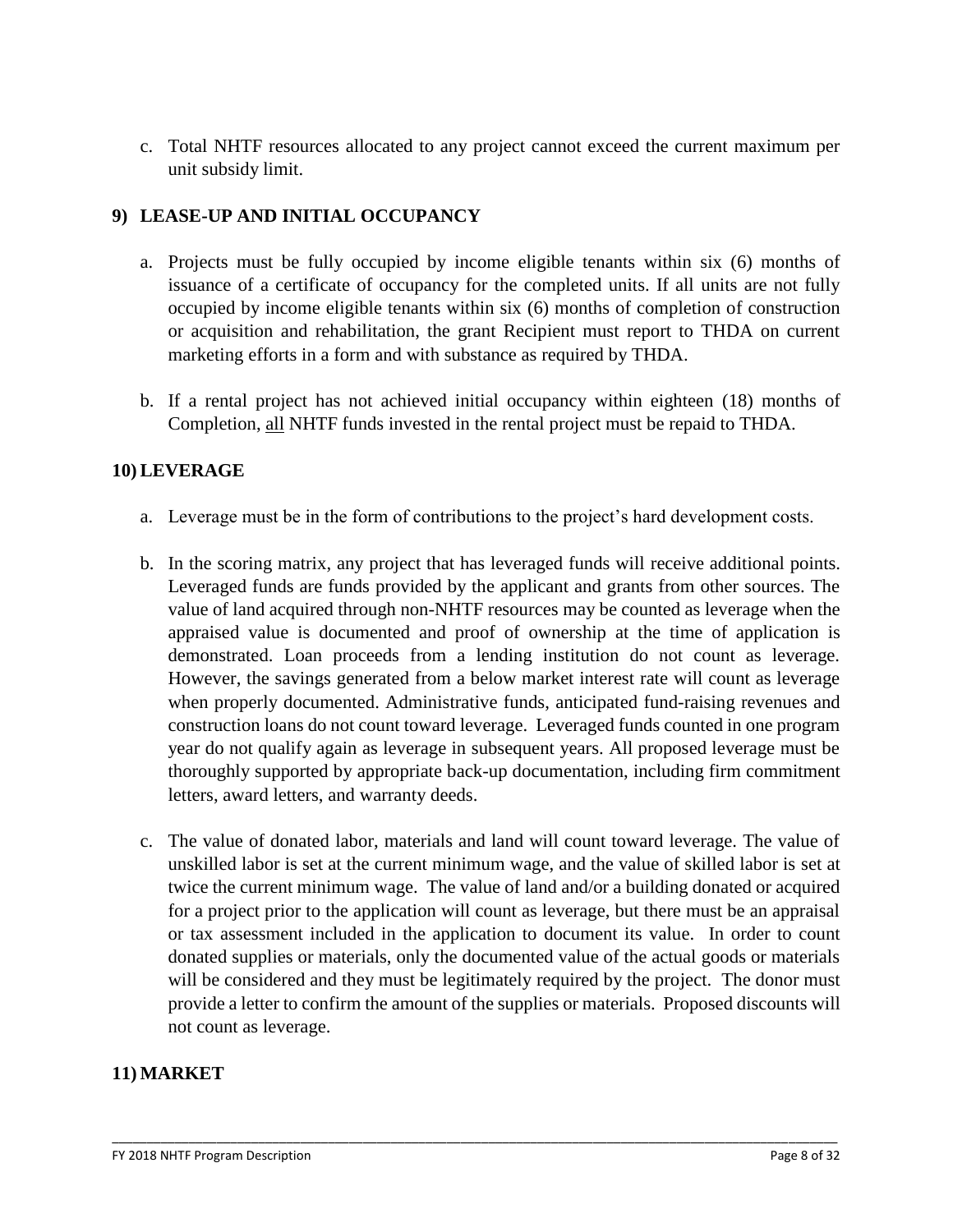a. Applicants must document that neighborhood market conditions demonstrate a need for the project.

## **12) MIXED INCOME TENANCY**

- a. For the purpose of the NHTF Program, a "mixed income" project contains at least one residential unit that is set aside for an extremely low income household and one or more other residential units available to tenants in other higher income designations.
- b. NHTF funds may only be used for NHTF qualifying residential units.

### **13) MIXED USE PROJECTS**

- a. For purposes of the NHTF Program, a "mixed-use" project contains, in addition to at least one residential unit, other non-residential space which is available to the public. If laundry and/or community facilities are for use exclusively by the project tenants and their guests, then the project is not considered mixed-use. Neither a leasing office nor a maintenance area will trigger the mixed-use requirements. No NHTF funds can be used to fund the commercial or non-residential portion of a mixed-use project. Therefore, if a NHTFassisted project contains such commercial or non-residential space, other sources of funding must be used to finance that space. In order to be eligible for NHTF funding, a mixed-use project must meet the following conditions:
	- i) Residential living space in the project must constitute at least fifty one percent (51%) of the total project space.
	- ii) Each building in the project must contain residential living space
- b. NHTF funds can only be used to fund the residential portion of the mixed-use project which meets the NHTF rent limits and income requirements. If the rental project will contain a model apartment that will be shown to potential renters, the model apartment will be considered a non-residential area subject to the mixed-use requirements, unless the model apartment will be rented in the event of high occupancy.

## **14) RENT LEVELS AND UTILITY ALLOWANCES**

a. Every NHTF assisted unit is subject to rent limits designed to make sure that rents are affordable to extremely low income households. These maximum rents may be referred to as NHTF rents. Available at [https://thda.org/business-partners/nhtf.](https://thda.org/business-partners/nhtf)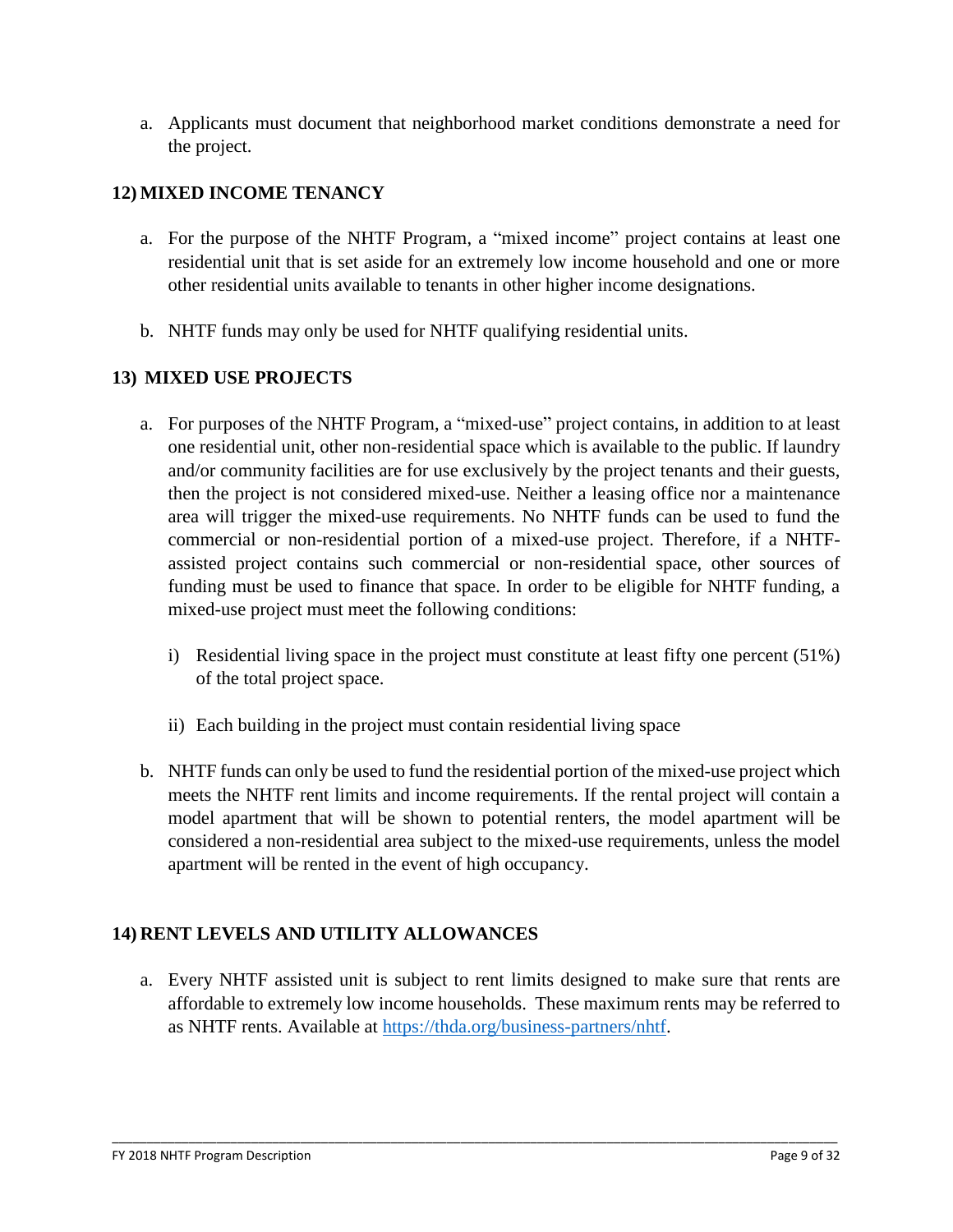- b. Rents are limited for the length of the Period of Affordability. These rents are determined on an annual basis by HUD. The Recipient/Owner will be provided with these rents, which include all utilities.
- c. The cost of utilities paid by tenants must be subtracted (using applicable utility allowances) from the published NHTF rents to determine the maximum allowable rents.
- d. THDA must annually review and approve the rents for each NHTF-assisted rental project. In addition, THDA must determine individual utility allowances for each rental project either by using the HUD Utility Schedule Model or determining the utility allowance based on the specific utilities used at the project. Utility allowances are reviewed and updated annually. Use of utility allowances provided by public housing authorities is not permitted.
- e. NHTF rents are not necessarily representative of market conditions and NHTF rents may increase or decrease from year to year. Regardless of changes in fair market rents and in median income over time, the NHTF rents for a project are not required to be lower than the NHTF rents for the project in effect at the time of Commitment as defined at 24 CFR §93.2
- f. Each Recipient must be aware of the market conditions of the area in which the project is located. Rents shall not exceed the published NHTF rents, adjusted for utility arrangements and bedroom size.
- g. If the NHTF-assisted unit receives project-based rental subsidy, and the tenant pays a contribution toward rent of not more than 30% of the tenant's adjusted income, then the maximum rent for the NHTF-assisted unit (only and specifically for the unit in which the project based rental subsidy is designated) is the rent allowable under the project-based rental subsidy program, also known as the payment standard.

# **15) LONG TERM OCCUPANCY REQUIREMENTS**

a. Tenants whose annual incomes increase to over 30% of median may remain in occupancy but must pay no less than thirty percent (30%) of their adjusted monthly income for rent and utilities.

## **16)INCOME LIMITS**

- a. NHTF funds must be used to benefit only Extremely Low-Income households.
- b. The income limits apply to the incomes of the tenants, not to the owners of the property. 100% of the tenant households in NHTF-assisted units must be Extremely Low Income. Households must meet the NHTF Income Limit established by HUD and effective at the time of application for occupancy of a NHTF-assisted unit.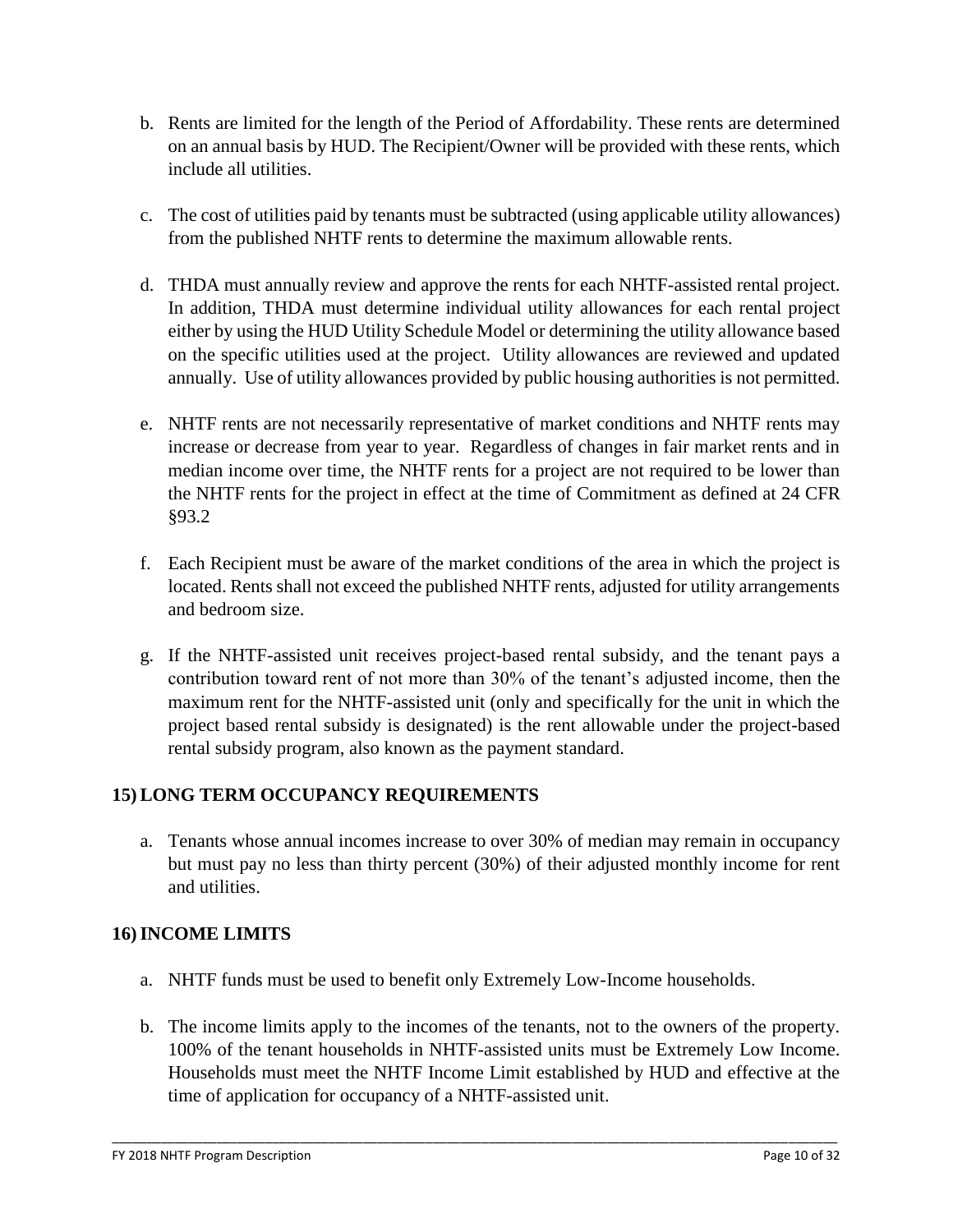- c. Income Determination: To ensure that the income targeting requirements are met, a Recipient must verify that each household occupying an NHTF-assisted unit is incomeeligible by determining the household's annual income. When determining eligibility, the Recipient must calculate annual income as defined at 24 CFR 5.6091. The method for determining and calculating annual income for tenants are also addressed in the full text of the interim rule.
- d. The income of the household to be reported for purposes of eligibility is the sum of the annual gross income of the beneficiary, the beneficiary's spouse, and any other household member residing in the rental unit. Annual gross income is "anticipated" for the next twelve (12) months, based upon current circumstances or known upcoming changes, minus certain income exclusions.
- e. Current limits are in available at [https://thda.org/business-partners/nhtf.](https://thda.org/business-partners/nhtf)
	- i) Median income for an area of the state shall be that median income value established by HUD.
	- ii) Median incomes change when HUD makes revised estimates.

### **17) HOUSING SET-ASIDES FOR INDIVIDUALS WITH DISABILITIES**

a. Applications that propose housing in which more than twenty percent (20%) of the assisted units will be set-aside for individuals with disabilities must meet the qualities of settings that are eligible for reimbursement under the Medicaid home and community-based services that were established by the Centers for Medicare and Medicaid Services (CMS) in the final rule dated January 16, 2014:

[https://www.federalregister.gov/articles/2014/01/16/2014-00487/medicaid-program-state](https://www.federalregister.gov/articles/2014/01/16/2014-00487/medicaid-program-state-plan-home-and-community-based-services-5-year-period-for-waivers-provider)[plan-home-and-community-based-services-5-year-period-for-waivers-provider.](https://www.federalregister.gov/articles/2014/01/16/2014-00487/medicaid-program-state-plan-home-and-community-based-services-5-year-period-for-waivers-provider)

- b. The final rule requires that all home and community-based settings meet certain qualifications, including:
	- i) Is integrated and supports full access to the greater community.
	- ii) Is selected by the individual from among setting options.
	- iii) Ensures individual rights of privacy, dignity, and respect, and freedom from coercion and restraint.

\_\_\_\_\_\_\_\_\_\_\_\_\_\_\_\_\_\_\_\_\_\_\_\_\_\_\_\_\_\_\_\_\_\_\_\_\_\_\_\_\_\_\_\_\_\_\_\_\_\_\_\_\_\_\_\_\_\_\_\_\_\_\_\_\_\_\_\_\_\_\_\_\_\_\_\_\_\_\_\_\_\_\_\_\_\_\_\_\_\_\_\_\_\_\_\_\_\_\_\_\_\_\_\_

iv) Optimizes autonomy and independence in making life choices.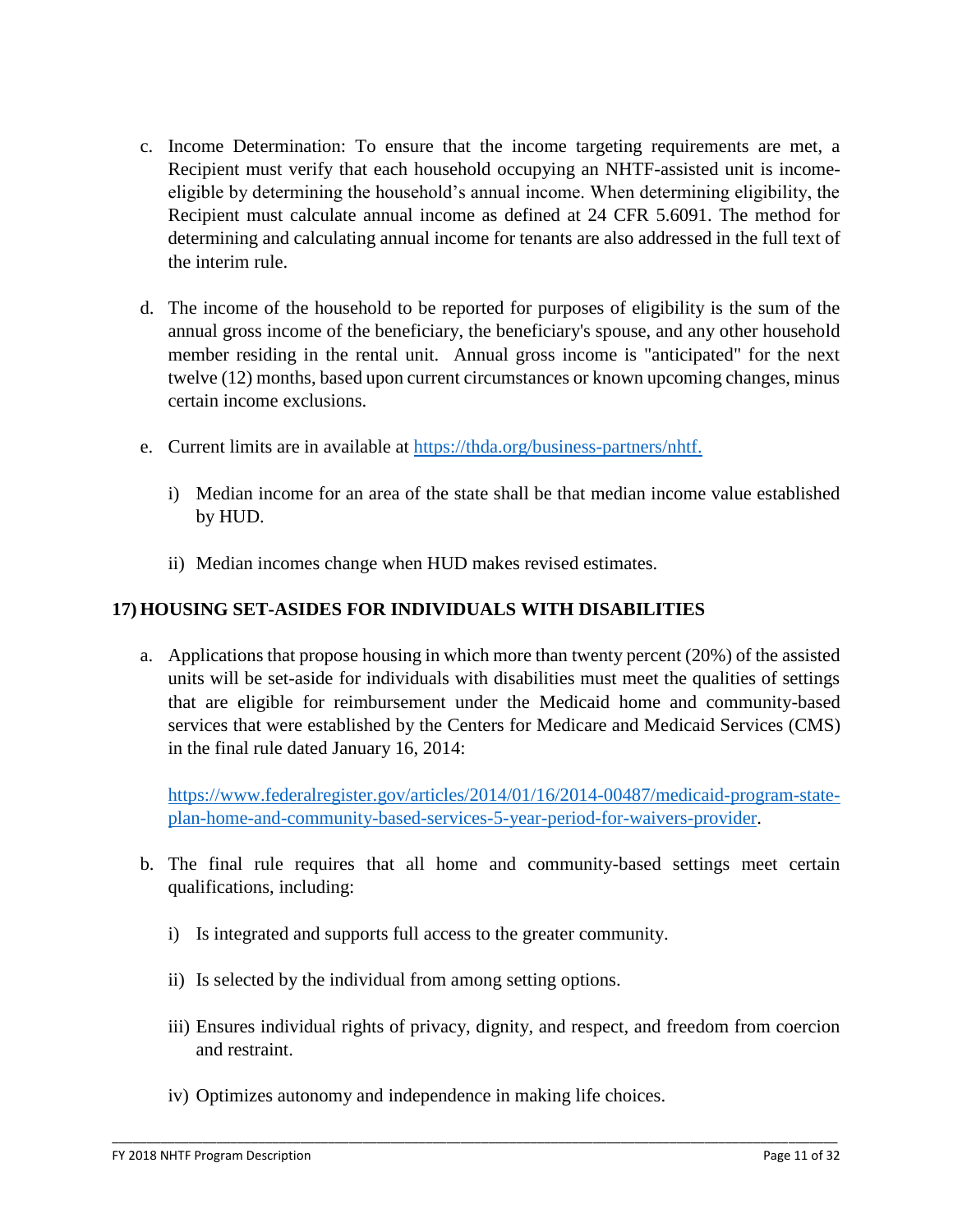- v) Facilitates choice regarding services and who provides them.
- c. For provider owned or controlled residential settings, the following additional requirements apply:
	- i) The individual has a lease or other legally enforceable agreement providing similar protections.
	- ii) The individual has privacy in their unit including lockable doors, choice of roommates, and freedom to furnish or decorate the unit.
	- iii) The individual controls his/her own schedule, including access to food at any time.
	- iv) The individual can have visitors at any time.
	- v) The setting is physically accessible.

#### **18) PROPERTY AND DESIGN STANDARDS**

- a. Property standards must be met when NHTF funds are used for a project. All rental housing constructed or rehabilitated with NHTF funds must meet all THDA Design Standards, applicable local, county and state codes, rehabilitation standards, Uniform Property Condition Standards (UPCS), and zoning ordinances at the time of project completion.
- b. In the absence of a local code, new construction of single-family units for rental must meet the current, State-adopted edition of the International Residential Code for One- and Two-Family Dwellings. The newly constructed units must also meet accessibility requirements and mitigate disaster impact as applicable per State and local codes, ordinances, etc. Rehabilitation of existing single-family units for rental must meet the current, Stateadopted edition of the International Existing Building Code.
- c. NHTF funded units must also conform to the THDA Minimum Design Standards for New Construction of Single Family and Multifamily Units or to the THDA Design Standards for Rehabilitation of Single Family and Multifamily Housing Units, as applicable. THDA must review and approve plans, work write-ups and written cost estimates and determine cost reasonableness for both new construction and rehabilitation prior to putting the project out to bid.

\_\_\_\_\_\_\_\_\_\_\_\_\_\_\_\_\_\_\_\_\_\_\_\_\_\_\_\_\_\_\_\_\_\_\_\_\_\_\_\_\_\_\_\_\_\_\_\_\_\_\_\_\_\_\_\_\_\_\_\_\_\_\_\_\_\_\_\_\_\_\_\_\_\_\_\_\_\_\_\_\_\_\_\_\_\_\_\_\_\_\_\_\_\_\_\_\_\_\_\_\_\_\_\_

d. Additional design standards include: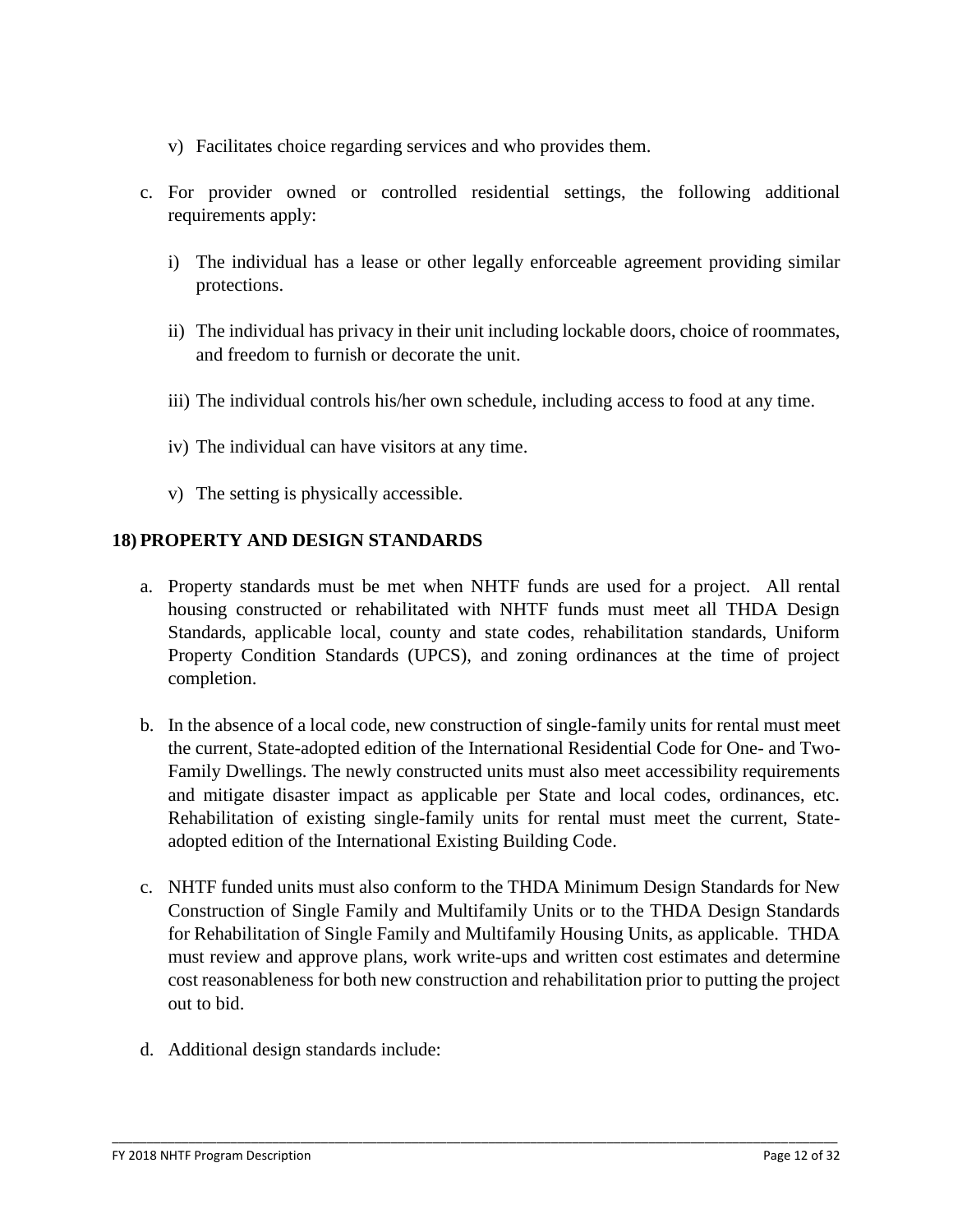- i) Energy Code. New construction projects must also meet the State-adopted edition of the International Energy Conservation Code. Copies of the Energy Code may also be obtained from the International Code Council at the address listed above.
- ii) Energy Conservation. In addition to meeting the State-adopted edition of the International Energy Conservation Code, new construction projects must be Energy Star qualified as certified by an independent Home Energy Rating System (HERS) rater.
- iii) Broadband Infrastructure. THDA requires that newly constructed rental units and those which are substantially rehabilitated must be wired for broadband internet access.
- iv) Modular Housing must be certified by the state of Tennessee
- e. Section 504
	- i) Section 504 of the Rehabilitation Act of 1973 prohibits discrimination in federally assisted activities and programs on the basis of disability, and imposes requirements to ensure accessibility for qualified individuals with disabilities to these programs and activities.
	- ii) For new construction of Multifamily Housing (five or more units), a minimum of 5% of the units in the project (but not less than one unit) must be accessible to individuals with mobility impairments, and at a minimum, an additional two percent (2%) of the units (but not less than one unit) must be accessible to individuals with sensory impairments. The total number of units in a NHTF-assisted project, regardless of whether all units are NHTF-assisted, is used as the basis for determining the minimum number of accessible units. Also, in a project where not all the units are NHTF-assisted, the accessible units may be either NHTF-assisted or non-NHTF-assisted.
	- iii) The Section 504 definition of substantial rehabilitation for Multifamily Housing includes construction in a project with fifteen (15) or more units for which the rehabilitation costs will be seventy five percent (75%) or more of the replacement cost. In such projects, a minimum of five percent (5%) of the units in the project (but not less than one unit) must be accessible to individuals with mobility impairments, and an additional two (2%), at a minimum, (but not less than one unit) must be accessible to individuals with sensory impairments. As in the case of new construction, the total number of units in a NHTF-assisted, regardless of whether they are all NHTF-assisted, is used as the basis for determining the minimum number of accessible units, and, in a project where not all of the units are NHTF-assisted, the accessible units may be either NHTF-assisted or non-NHTF-assisted.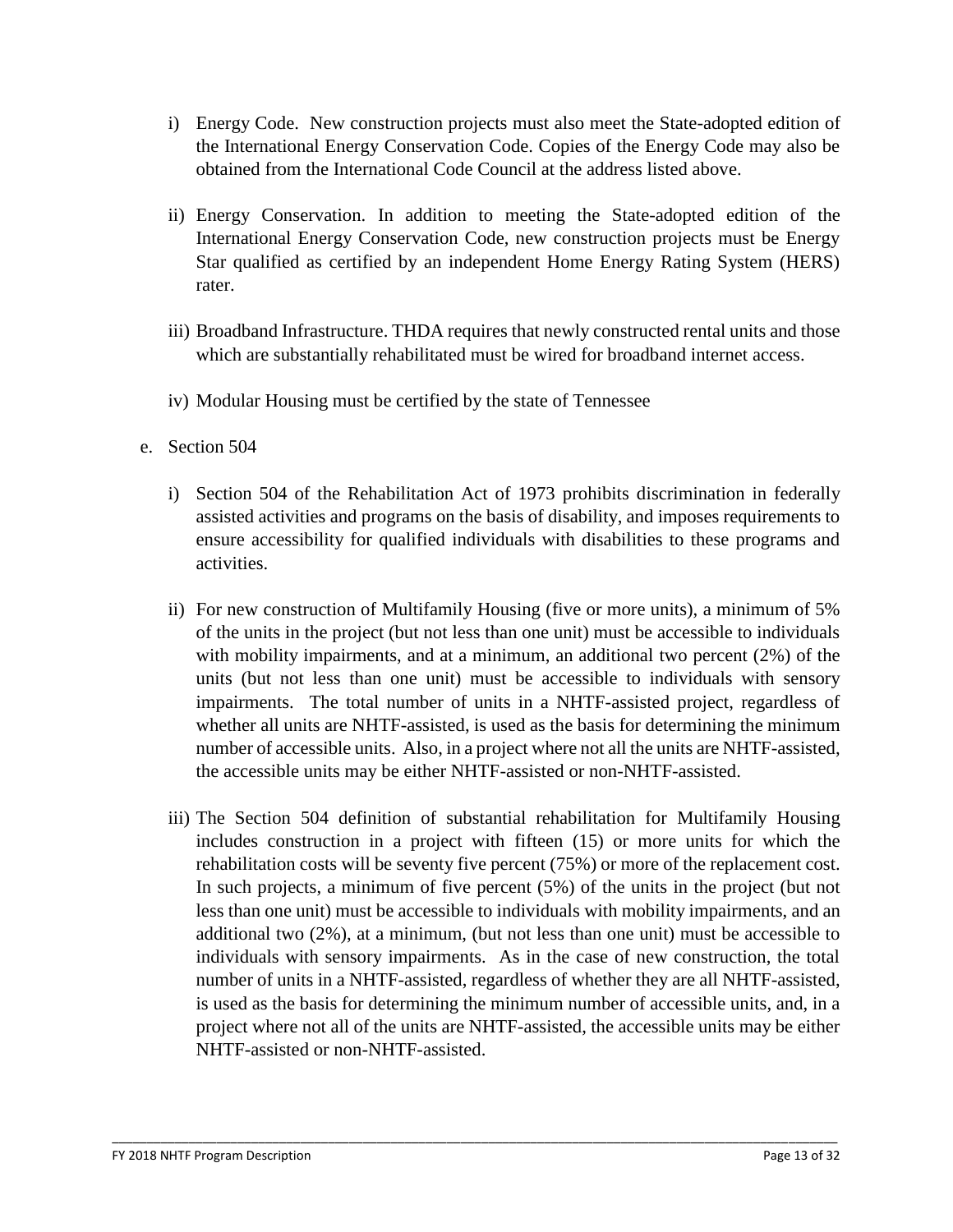- iv) When rehabilitation less extensive than Substantial Rehabilitation is undertaken in projects of fifteen (15) or more units, alterations must, to the maximum extent feasible, make the units accessible to and usable by individuals with a disability, until a minimum of five percent  $(5%)$  of the units (but not less than one  $(1)$  unit) are accessible to people with mobility impairments. For this category of rehabilitation, the additional two percent (2%) of unit's requirement for individuals with sensory impairments does not apply. Alterations to common spaces must, to the maximum extent feasible, make those areas accessible.
- f. Fair Housing Act of 1968, as amended. In buildings that are ready for first occupancy after March 13, 1991, and that have an elevator and four or more units, the public and common areas must be accessible to persons with disabilities; doors and hallways must be wide enough for wheelchairs; and all units must have the following:
	- i) An accessible route into and through the unit.
	- ii) Accessible light switches, electrical outlets, thermostats and other environmental controls.
	- iii) Reinforced bathroom walls to allow later installation of grab bars; and kitchens and bathrooms that can be used by people in wheelchairs.
	- iv) If a building with four or more units has no elevator and will be ready for first occupancy after March 13, 1991, these standards apply to ground floor units.
	- v) These requirements for new construction do not replace any more stringent standards in State or local law.
- g. Titles II and III of the Americans with Disabilities Act (42 U.S.C. 12131–12189) implemented at 28 CFR parts 35 and 36, as applicable.

#### **19) UNIVERSAL DESIGN AND VISITABILITY**

- a. THDA encourages the inclusion of features that allow individuals with physical disabilities to reside and/or visit the units constructed or rehabilitated with federal NHTF funds through the use of Universal Design and Visitability.
- b. Universal Design
	- i) Universal Design is a building concept that incorporates products, general design layouts and other characteristics to a housing unit in order to:

\_\_\_\_\_\_\_\_\_\_\_\_\_\_\_\_\_\_\_\_\_\_\_\_\_\_\_\_\_\_\_\_\_\_\_\_\_\_\_\_\_\_\_\_\_\_\_\_\_\_\_\_\_\_\_\_\_\_\_\_\_\_\_\_\_\_\_\_\_\_\_\_\_\_\_\_\_\_\_\_\_\_\_\_\_\_\_\_\_\_\_\_\_\_\_\_\_\_\_\_\_\_\_\_

(1) Make the unit usable by the greatest number of people.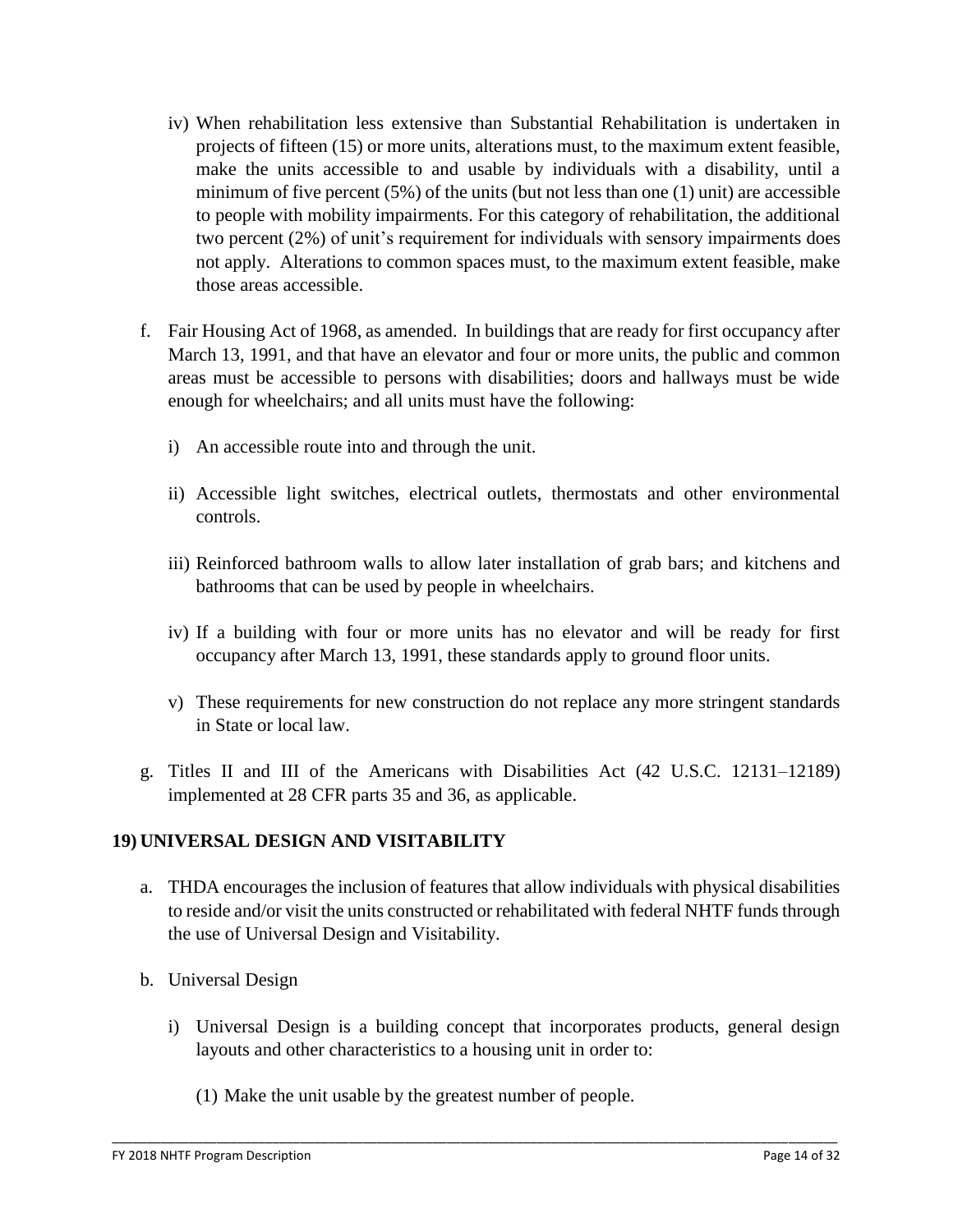- (2) Respond to the changing needs of the resident.
- (3) Improve the marketability of the unit.
- ii) The goal of universal design seeks to build housing that meets the needs of the greatest number of residents within a community. Universal design differs from accessible design, which is primarily intended to meet the needs of persons with disabilities. However, universal design is inclusive of adaptable design as universal design incorporates structural features that will allow a housing unit to be adapted to an individual's current or future needs. Universal design features include, but are not limited to:
	- (1) Stepless entrances. Minimum 5' x 5' level clear space inside and outside entry door.
	- (2) Broad blocking in walls around toilet, tub and shower for future placement of grab bars.
	- (3) Full-extension, pull-out drawers, shelves and racks in base cabinets in kitchen.
	- (4) Front mounted controls on all appliances.
	- (5) Lever door handles.
	- (6) Loop handle pulls on drawers and cabinet doors.
- iii) More information on Universal Design may be found at The Center for Universal Design at North Carolina State University: http://www.ncsu.edu/ncsu/design/cud/index.htm.
- c. Visitability
	- i) Visitability refers to homes that are designed and built in a manner that allows individuals who have trouble with steps or use wheelchairs or walkers to live in or visit the unit. These features include:
		- (1) One zero-step entrance.
		- (2) Doors with thirty two (32) inches of clear passage space.
		- (3) One bathroom on the main floor that is accessible to a person using a wheelchair.
	- ii) More information on Visitability can be found at: http://www.visitability.org.

#### **20) ENVIRONMENTAL REVIEW**

a. In implementing the NHTF program, regulations establish specific property standards for units assisted with NHTF funds. These standards include Environmental Provisions for projects involving new construction and rehabilitation. The NHTF Environmental Provisions for new construction and rehabilitation under the Property Standards at 24 CFR § 93.301(f)(1) and (2) are similar to HUD's Environmental Regulations at 24 CFR Parts 50 and 58. NHTF projects are subject to the same environmental concerns to which HUD-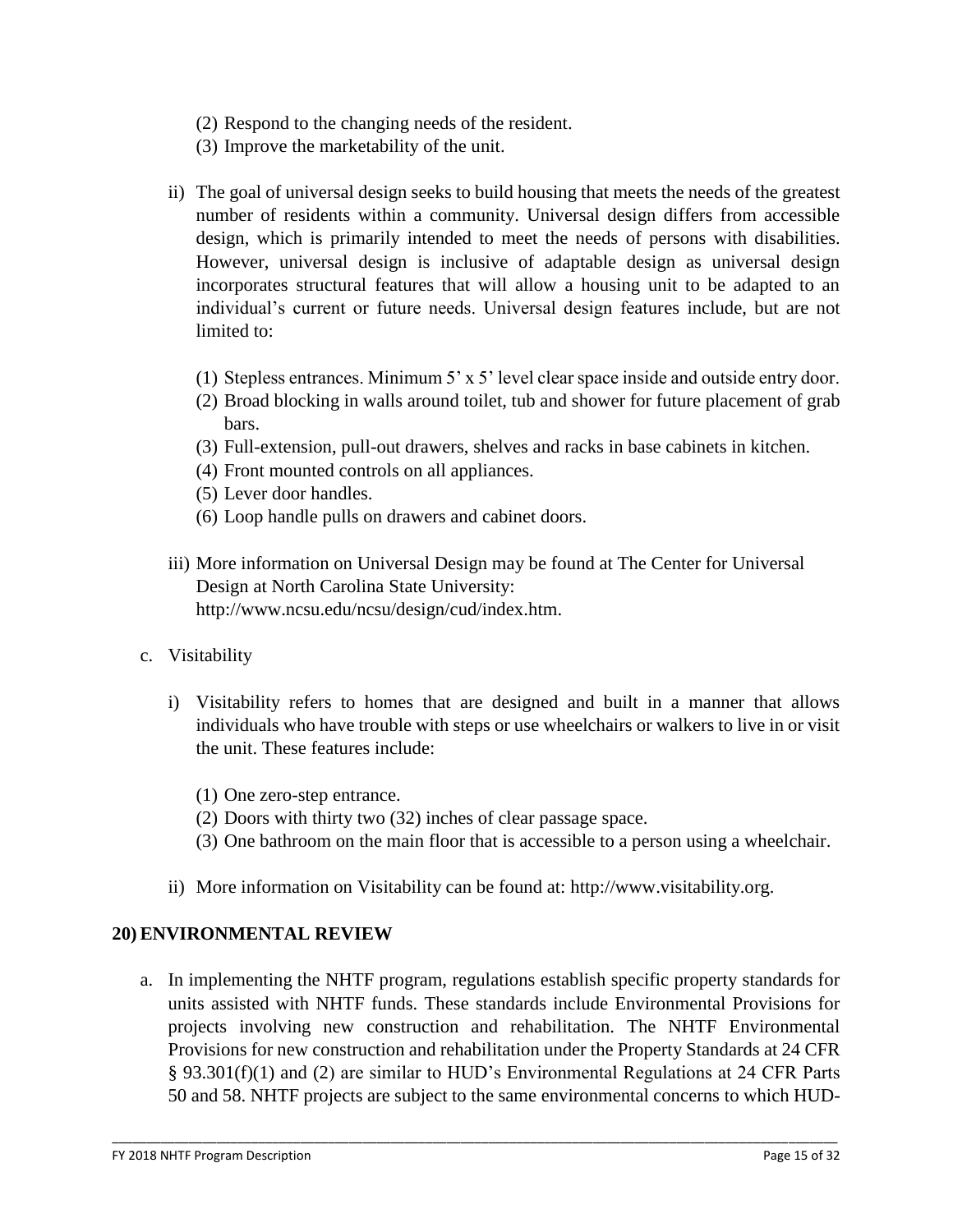assisted projects are subject. The main difference is that the NHTF Environmental Provisions are outcome based, and exclude consultation procedures that would be applicable if NHTF project selection was a Federal action. Parts 50 and 58 are process based, and include consultation procedures for several laws and authorities where there may be environmental impacts.

b. THDA and the Recipient will be responsible for carrying out environmental reviews in accordance with HUD Notice CPD-16-14. Each Recipient will be responsible for gathering the information required for the environmental reviews. NHTF funds cannot be committed until the environmental review process has been completed. The Environmental Review covers the entire project, not just the portion funded by NHTF.

### **21) LEAD-BASED PAINT**

a. Units assisted with NHTF funds are subject to the Lead-Based Paint Poisoning Prevention Act (42 U.S.C. 4821 et seq.) and 24 CFR Part 35, Subparts C through M. The lead-based paint provisions of 982.401(j) also apply, irrespective of the applicable property standard under 24 CFR 92.251. The Lead-Based Paint regulations are available at www.hud.gov/lea or by contacting 1-Fthe lead-based paint requirements apply to all units and common areas in the project.

#### **22) FLOOD PLAINS**

a. NHTF funds may not be used to construct housing in an area identified by the Federal Emergency Management Agency as having special flood hazards. In addition, THDA strongly discourages the rehabilitation of units located in special flood hazard areas, but in a few limited instances and with written permission from THDA, units located in a floodplain may be assisted. The community must be participating in the National Flood Insurance Program and flood insurance must be obtained on the units.

#### **23) PROCUREMENT**

- a. It is important to keep the solicitation of bids for goods and services as well as professional services and construction contracts open and competitive.
	- i) At a minimum all Recipients must comply with 24 CFR 200.318.
	- ii) All Recipients must have adopted procurement policies and procedures that meet state and federal requirements.
	- iii) Recipients must seek to obtain three (3) to five (5) quotes or bids using formal advertising or requests for proposals for the procurement of professional or construction services.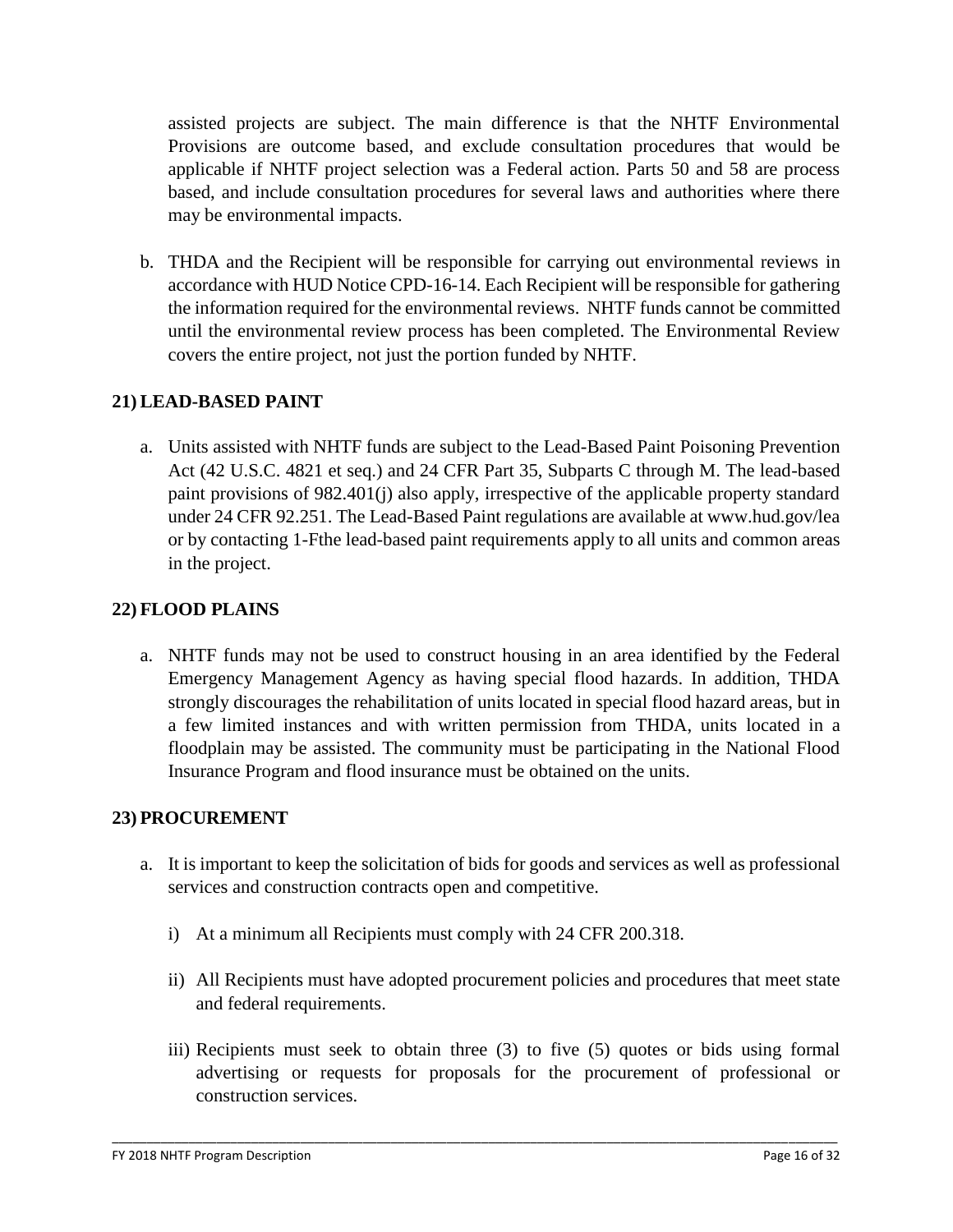iv) There must be an established selection procedure and a written rationale for selecting the successful bid or proposal.

### **24) CONFLICT OF INTEREST**

- a. In the procurement of property and services by THDA and Recipients, the conflict of interest provisions in 2 CFR 200.318 apply. In all cases not governed by 2 CFR 200.318, the provisions described in this Section 24 apply.
- b. The NHTF conflict of interest provisions apply to any person who is an employee, agent, consultant, officer, elected official or appointed official of THDA or the Recipient. No person listed above who exercise or have exercised any functions or responsibilities with respect to activities assisted with NHTF funds or who are in a position to participate in a decision-making process or gain inside information with regard to these activities may obtain a financial interest or financial benefit from a NHTF-assisted activity, or have a financial interest in any contract, subcontract or agreement with respect to the NHTFassisted activity, or the proceeds from such activity, either for themselves or those with whom they have business or immediate family ties, during their tenure or for one year thereafter. Immediate family ties include (whether by blood, marriage or adoption) the spouse, parent (including stepparent), child (including a stepchild), brother, sister (including a stepbrother or stepsister), grandparent, grandchild, and in-laws of a covered person.
- c. No owner of a project assisted with NHTF funds (or officer, employee, agent, elected or appointed official, board member, consultant, of the owner or immediate family member or immediate family member of an officer, employee, agent, elected or appointed official, board member, consultant, of the owner) whether private, for profit or non-profit may occupy a NHTF-assisted affordable housing unit in a project during the required period of affordability. Immediate family ties include (whether by blood, marriage or adoption) the spouse, parent (including stepparent), child (including a stepchild), brother, sister (including a stepbrother or stepsister), grandparent, grandchild, and in-laws of a covered person. This provision does not apply to an employee or agent of the owner of a rental housing project who occupies a housing unit as the project manager or maintenance worker.
- d. Recipients shall avoid conflicts of interest associated with their NHTF funded project. THDA will not request exceptions to the conflict of interest provisions from HUD. In the event a conflict of interest is discovered, Recipients shall repay that portion of the NHTF grant related to the conflict of interest or may have all or some portion of the NHTF grant rescinded, all as determined by THDA in its sole discretion.

\_\_\_\_\_\_\_\_\_\_\_\_\_\_\_\_\_\_\_\_\_\_\_\_\_\_\_\_\_\_\_\_\_\_\_\_\_\_\_\_\_\_\_\_\_\_\_\_\_\_\_\_\_\_\_\_\_\_\_\_\_\_\_\_\_\_\_\_\_\_\_\_\_\_\_\_\_\_\_\_\_\_\_\_\_\_\_\_\_\_\_\_\_\_\_\_\_\_\_\_\_\_\_\_

## **25) DEBARMENT AND SUSPENSION**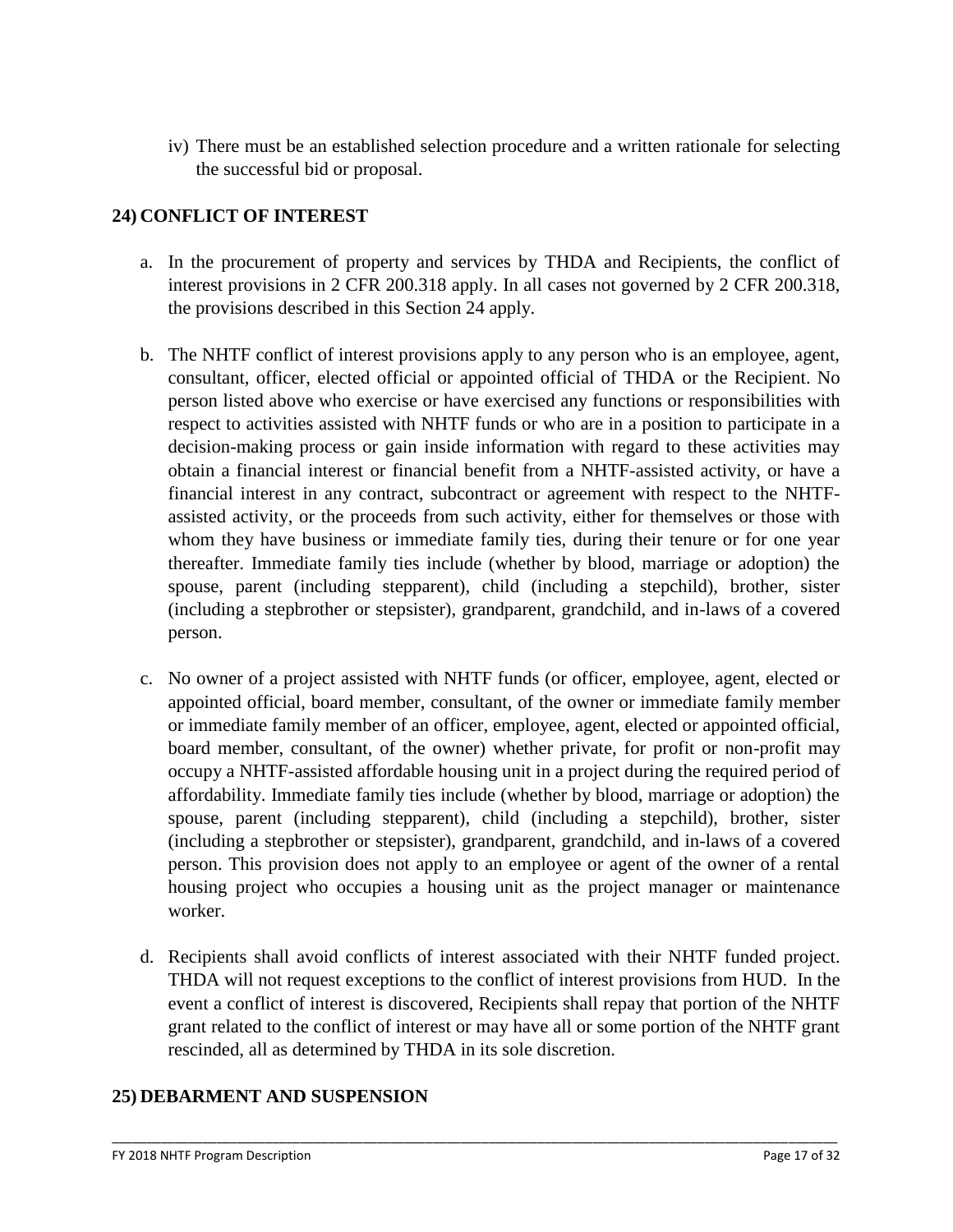a. On all NHTF funded projects, Recipients shall certify that no vendor, its principals or managers are presently debarred, suspended, proposed for debarment, declared ineligible or voluntarily excluded from the covered transaction or listed on the "Excluded Parties List System" found at [www.SAM.gov.](http://www.sam.gov/)

### **26) PROFORMA**

a. All Applicants shall complete Thirty (30) Year Affordability Proforma included in the application. The applicant must demonstrate a need for the NHTF funds. If the project development costs require additional financing, including other grant source funding, prior to making any NHTF draws documentation must be provided by Recipient that all other financing or grant funding has been identified and secured. If the project can support debt, other financing will be a threshold requirement.

### **27) PROJECT SOFT COSTS**

a. In planning their programs, Applicants may include, as a project soft costs, the reasonable and customary costs for work write-up and inspections. In addition, the costs for inspections and work write-ups, the costs for lead-based paint inspections, environmental reviews, risk assessments and clearance testing, and architectural and engineering fees are also paid as project soft costs. All project soft costs count toward the maximum per unit subsidy limit.

#### **28) REPLACEMENT RESERVE ACCOUNTS**

- a. All projects shall maintain a replacement reserve account beginning at the time of completion for the term of the NHTF period of affordability.
- b. The replacement reserve requirement for new construction properties and the substantial rehabilitation of Housing for the Elderly shall, initially, be two hundred fifty dollars (\$250) per unit per year, inflated at three percent (3%) annually.
- c. The replacement reserve requirement for the substantial rehabilitation of Housing for Older Persons shall, initially, be two hundred fifty dollars (\$250) per unit, inflated at three percent (3%) annually.
- d. The replacement reserve requirement for all properties designed for families as well as all rehabilitation developments shall, initially, be three hundred dollars (\$300) per unit per year, inflated at three percent (3%) annually.
- e. This account shall be used only for capital improvements and the replacement of long-lived capital assets, and not for routine maintenance and upkeep expenses.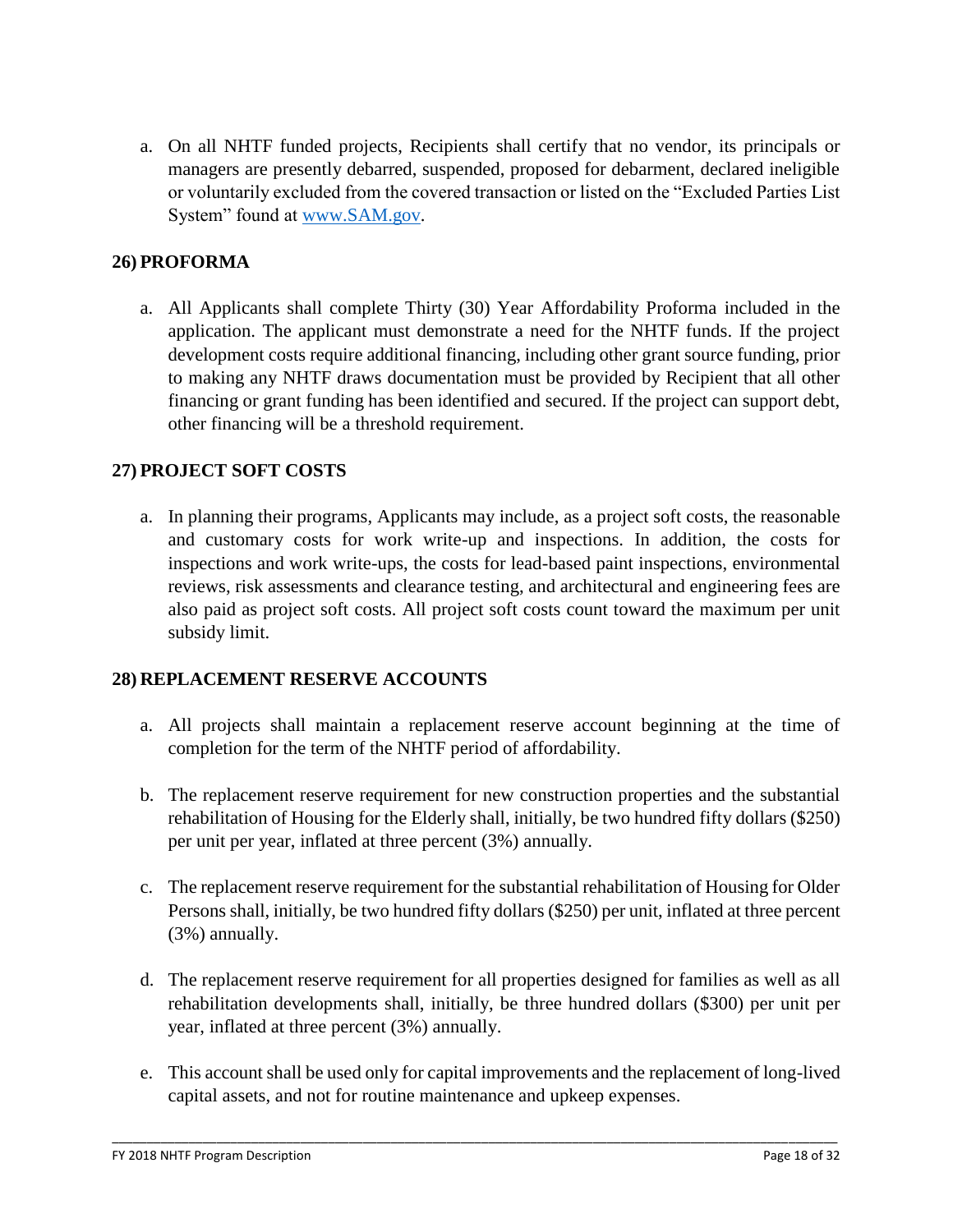- f. The replacement reserve shall be, and shall remain, an asset of the project, and shall not be distributed to the Owner or any entity or person affiliated with the Owner at any time during or after the Period of Affordability.
- g. Owners shall provide THDA with a record of all activity associated with the replacement reserve account during the prior fiscal year in conjunction with submission of the project's annual compliance monitoring materials.
- h. The replacement reserve account must be maintained in a separate account in a federally insured financial institution.
- i. Reserve accounts must also be separate from the project's ordinary operating account.

### **29) OPERATING RESERVE ACCOUNT**

- a. All projects shall establish and maintain, until the project has achieved a minimum of five (5) years of Stabilized Occupancy, an operating reserve equal to a minimum of six (6) months of projected operating expenses plus must-pay debt service payments and annual replacement reserve payments.
- b. This requirement can be met with an up-front cash reserve; a guarantee from the owner with a surety bond to stand behind the guarantee; or partnership documents specifying satisfactory establishment of an operating reserve.
- c. The operating reserve account must be maintained in a separate account in a federally insured financial institution.
- d. If operating cost assistance is provided as part of a project's NHTF award, the Owner must submit annual audited financial statements, specific to the project.
- e. Based on an analysis of the financial statements, THDA will determine the amount of operating cost assistance that is eligible to be disbursed from the operating reserve account for the previous fiscal year.
- f. The analysis will determine the deficit remaining after the annual rent revenue of the NHTF-assisted units is applied to the NHTF-assisted units' share of eligible operating costs.
- g. For purposes of this paragraph, eligible operating costs are limited to insurance, utilities, real property taxes, maintenance, and replacement reserve payments.

\_\_\_\_\_\_\_\_\_\_\_\_\_\_\_\_\_\_\_\_\_\_\_\_\_\_\_\_\_\_\_\_\_\_\_\_\_\_\_\_\_\_\_\_\_\_\_\_\_\_\_\_\_\_\_\_\_\_\_\_\_\_\_\_\_\_\_\_\_\_\_\_\_\_\_\_\_\_\_\_\_\_\_\_\_\_\_\_\_\_\_\_\_\_\_\_\_\_\_\_\_\_\_\_

#### **30) REPAYMENT**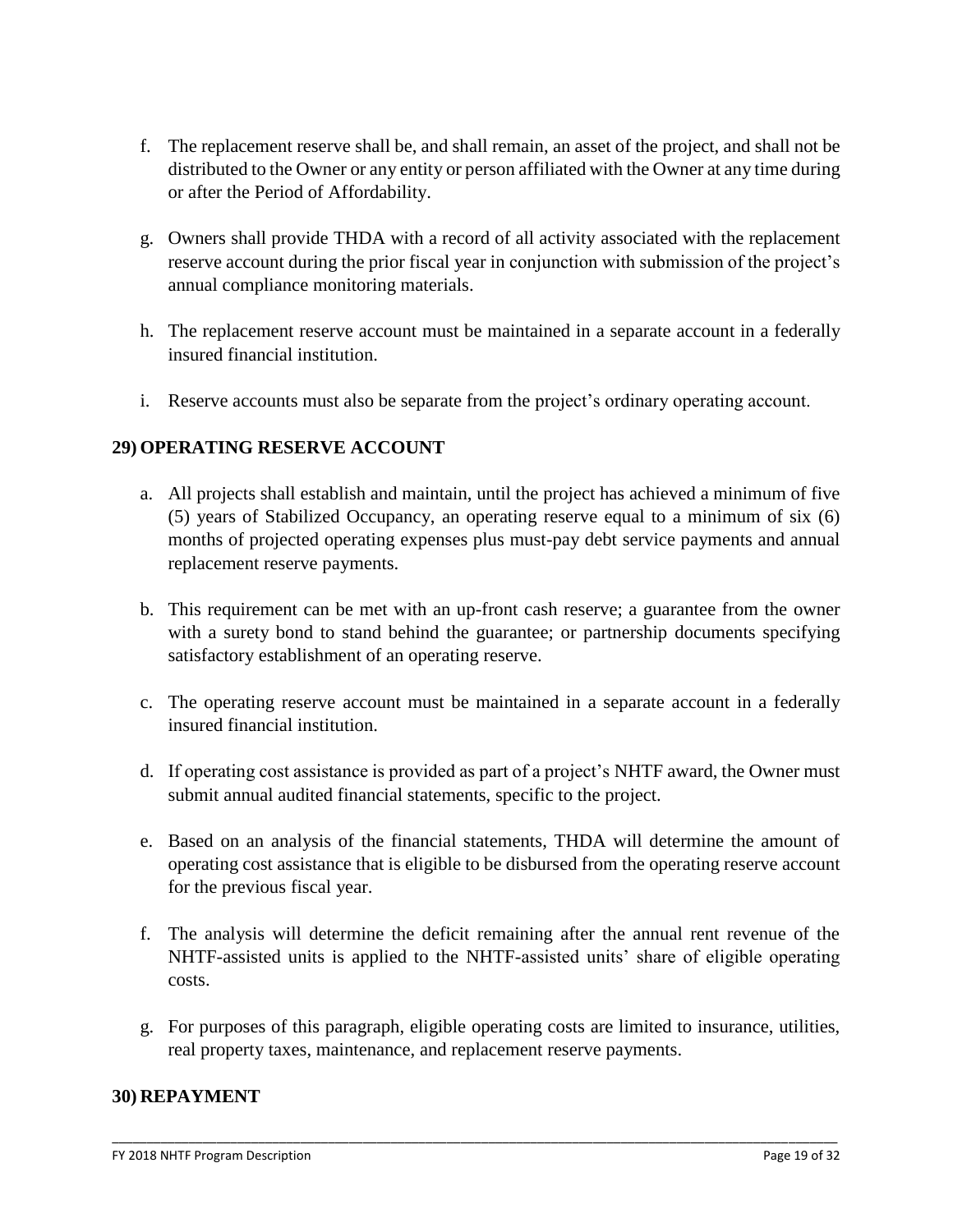- a. All NHTF awards will be structured as a grant to a Recipient with a Period of Affordability of 30 years. Repayment of NHTF funds may be required in the event that the final total development costs were such that NHTF assistance provided by THDA exceeds established program limits, or exceeded that which was necessary to make the project financially feasible.
- b. Compliance with income requirements, rent restrictions, design standards and UPCS requirements is required for the entire Period of Affordability for each project. Failure to comply with any of these requirements may trigger repayment of the NHTF grant.
- c. A NHTF assisted project that is terminated before completion, either voluntarily or otherwise, constitutes an ineligible activity and the Recipient must repay any NHTF funds invested in the project to THDA.
- d. In the event of a foreclosure or transfer in lieu of foreclosure, the Recipient must repay the full NHTF investment in the project.

## **31) COMPLIANCE**

- a. NHTF assisted rental units are rent and income limited for the thirty (30) year Period of Affordability.
- b. Recipients/Owners of rental property shall maintain occupancy of NHTF assisted units by Extremely Low Income Persons for the Period of Affordability.
- c. During the Period of Affordability, the Recipient shall:
	- i) Certify annually the income of tenants.
	- ii) Adhere to the NHTF rent and income guidelines.
	- iii) Comply with all applicable adopted housing codes and the Uniform Physical Condition Standards (UPCS).
	- iv) Report to THDA in a form and with substance as required by THDA.
- d. Prior to drawing down NHTF funds, Owners of projects with NHTF assisted units shall sign a grant note, deed of trust and restrictive covenant to enforce the NHTF Affordability Period.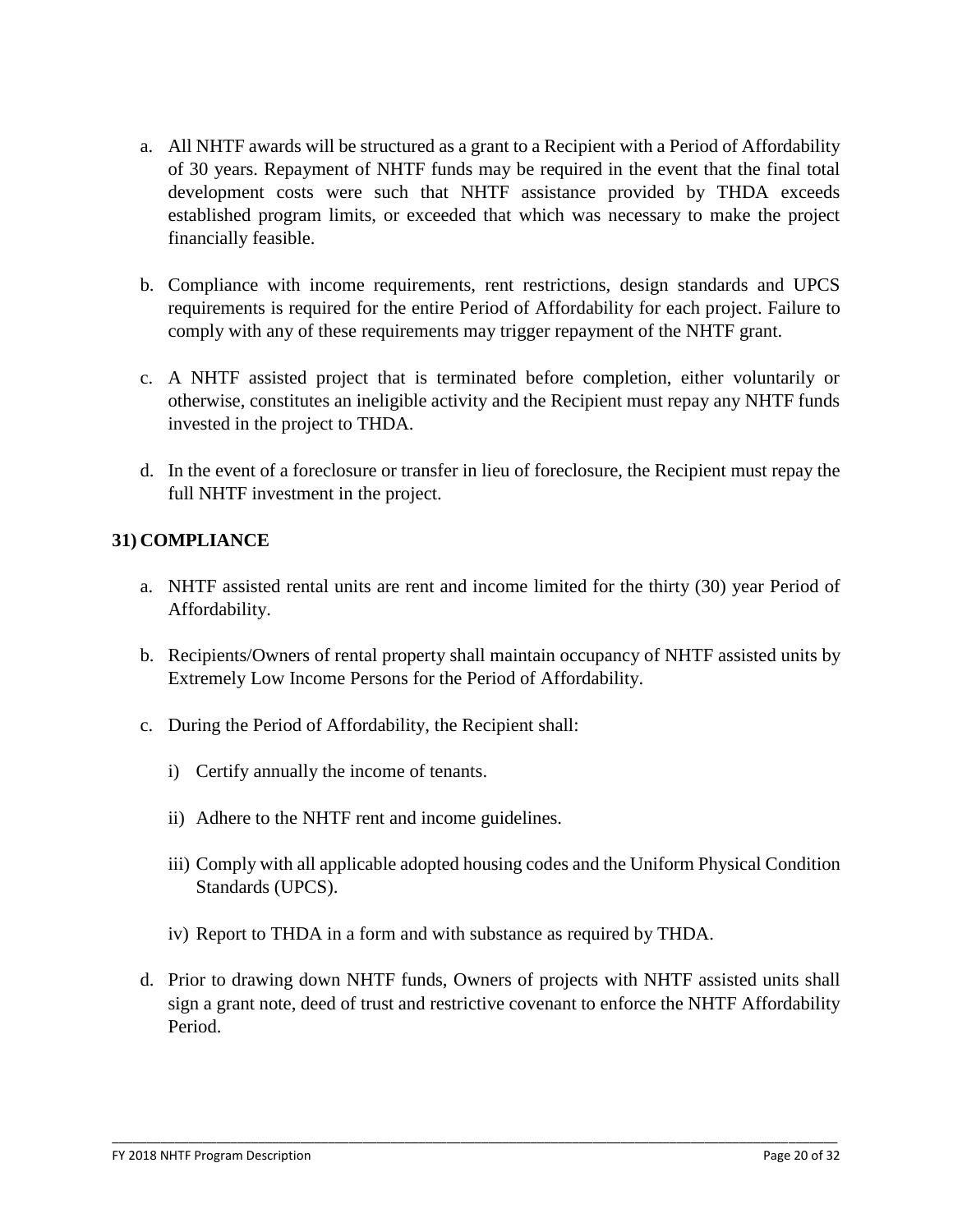- e. Once NHTF funds are awarded to a Recipient, THDA will monitor compliance by reviewing certain records related to the NHTF-assisted project. THDA will monitor compliance by conducting desk and/or on-site reviews of the project.
- f. THDA will conduct an on-site inspection at project completion in order to confirm that the project meets the Rehabilitation Standards listed in the NHTF Allocation Plan and THDA's Minimum Design Standards for New Construction or THDA's Minimum Design Standards for Rehabilitation, as applicable.
- g. At a minimum THDA will conduct desk compliance reviews annually.
- h. THDA will conduct on-site property inspections during the Period of Affordability in order to determine compliance with income and rent requirements, tenant selection, affirmative marketing requirements, and property and design standards and to verify any information submitted by the Recipient to THDA.
	- i) THDA will perform onsite inspection of all NHTF assisted projects no less than every three (3) years during the Period of Affordability.
	- ii) For NHTF assisted projects of four (4) NHTF assisted residential units or less, THDA will perform an on-site inspection of one hundred percent (100%) of the units no less than every three (3) years during the Period of Affordability.
	- iii) For NHTF assisted projects consisting of five (5) or more units, THDA will inspect a minimum of 20% of the NHTF assisted units no less than every three (3) years during the Period of Affordability.
	- iv) The on-site inspection may include a review of records for all or a sample of the income and rent restricted units including, but not limited to, tenant files, rent rolls, approved and declined tenant applications, documentation supporting tenant income and employment verification, marketing materials and advertisements, and documentation of requests for reasonable accommodations.
	- v) The on-site review may also include a review of any local health, safety, or building code violation reports or notices and an inspection of the property to determine if the buildings are suitable for occupancy, taking into account local health, safety, and building codes, applicable THDA Design Standards, and UPCS standards as prescribed by HUD.
	- vi) Any reports made by state or local government units of violations, with documentation of correction, will be reviewed.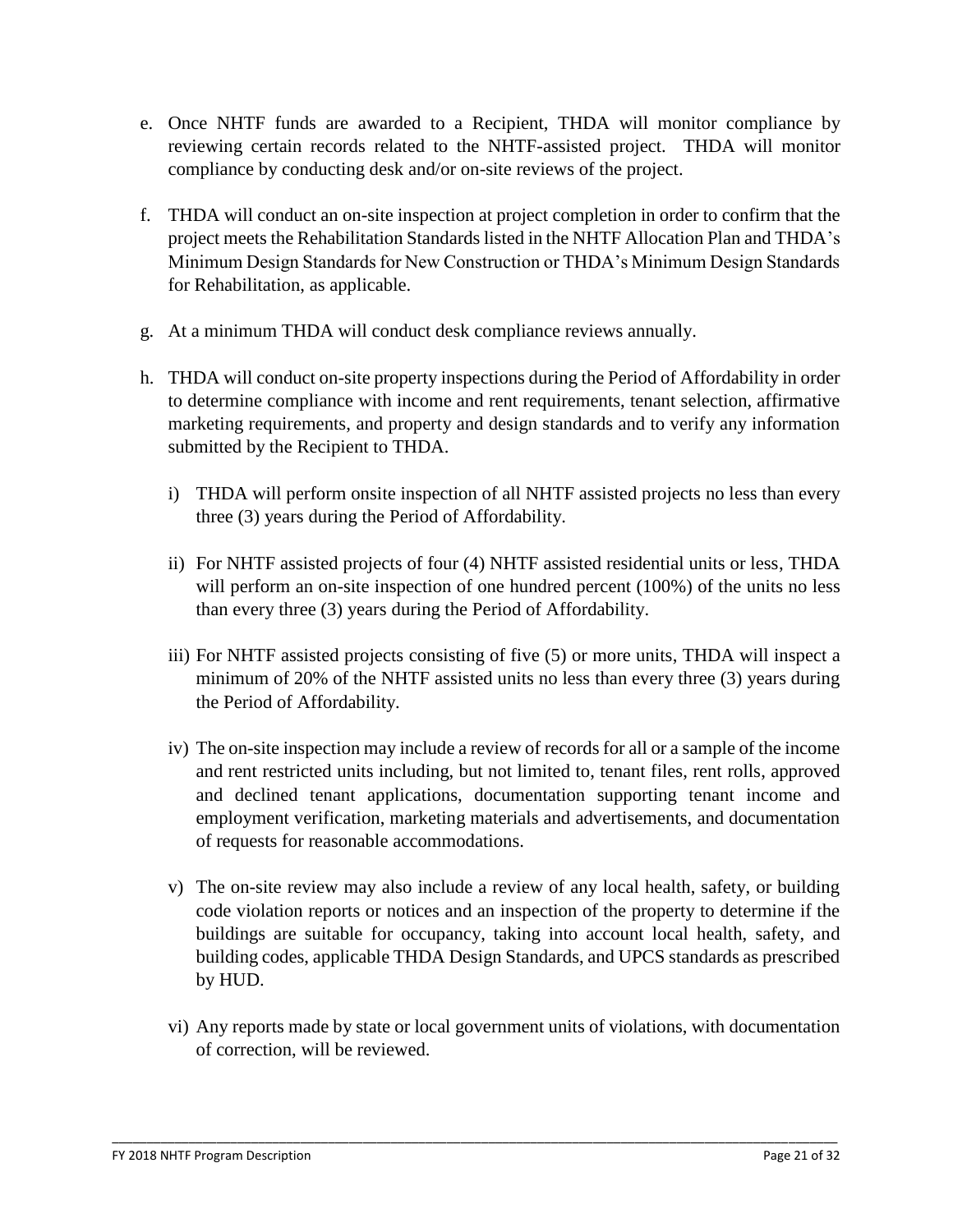- i. Each year during the Period of Affordability, the Recipient shall submit to THDA, within one hundred twenty (120) days after the end of the project's fiscal year, each of the following:
	- i) Audited financial statements for the Owner.
	- ii) Audited financial statements for the project.
	- iii) Bank statements for operating reserve and replacement reserve accounts as of the end of the project fiscal year.
	- iv) Proof of sufficient property and liability insurance coverage with THDA listed as mortgagee.
	- v) Documentation to show the current utility allowance is being used (i.e. a copy of the utility allowance table).
	- vi) For projects that received points at initial NHTF application for pledging to provide permanent supportive services to special needs populations, an affidavit attesting to the supportive services provided to the project's population during the fiscal year must be provided by the provider(s) of such services.
	- vii) Compliance monitoring fees from previous years re-inspections if applicable.
	- viii) Such other information as may be requested in writing by THDA in its sole discretion.

#### **32) MONITORING FEES**

- a. THDA charges a monitoring fee for all NHTF assisted units. NHTF Recipients shall pay the entire fee covering the 30-year Period of Affordability as indicated in the current NHTF Operating Manual - Schedule of Monitoring Fees; but no less than \$600 per NHTF assisted unit.
	- i) The monitoring fee must be paid prior to the Recipient making the request for Developer Fees to be drawn from the NHTF grant.
- b. Additional fees may be charged when follow-up is required due to non-compliance findings. Failure to pay these fees will be considered an administrative noncompliance issue.
	- i) The fee will be the current approved fee as published in the NHTF manual and the most current program description at the time the fee is incurred but no less than: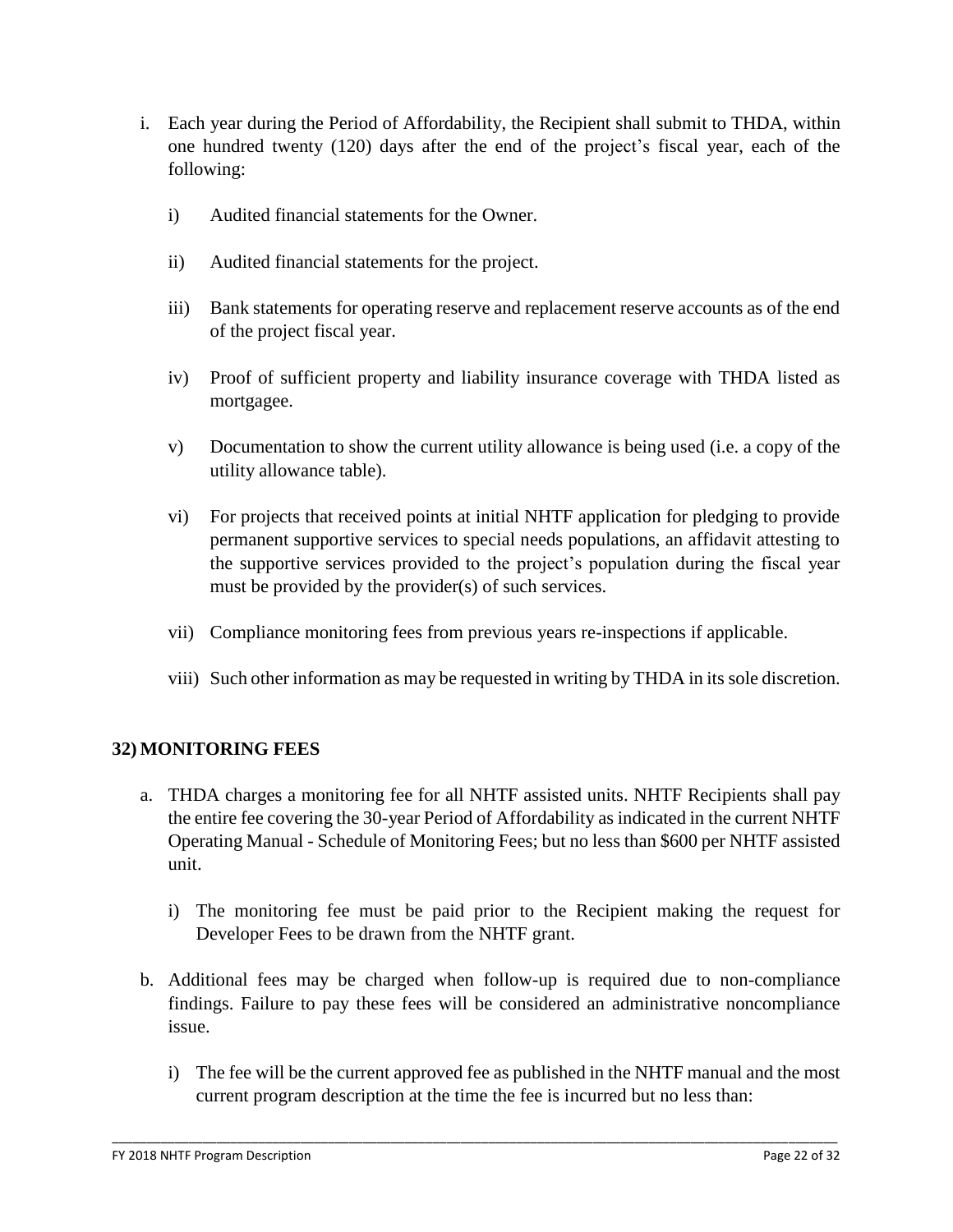- (1) Reinspection of a file or reinspection of a 1-4 unit property: Two Hundred Dollars (\$200) per unit inspected
- (2) Reinspection of a NHTF project with five (5) or more units:
	- (a) Two hundred dollars (\$200) per unit inspected;
	- (b) Standard mileage rate in effect under the current State of Tennessee travel regulations at the time of the reinspection from Nashville to the property and back to Nashville;
	- (c) Applicable state allowed per-diem for one staff person;
	- (d) Lodging expenses as allowed under then current State of Tennessee travel regulations;
	- (e) Any other expenses incurred by THDA relating to the project reinspection.
- c. Fees for reinspections will be due to THDA prior to issuance of reinspection results or release of any additional NHTF-funded operating subsidy.

### **33) RESIDENTIAL ANTI-DISPLACEMENT AND RELOCATION ASSISTANCE PLAN**

- a. Recipients shall replace all occupied and vacant habitable low income housing demolished or converted to a use other than as lower income housing in connection with a project assisted with NHTF funds.
	- i) All replacement housing will be provided within three years after the commencement of the demolition or conversion. Before entering into a working agreement committing THDA to provide funds for a project that will directly result in the demolition or conversion, THDA will make public by and submit to the HUD/Knoxville NHTF coordinator certain information. Each applicant proposing demolition or any reduction in lower income housing units shall submit the following information to THDA in connection with their application:
		- (1) A description of the proposed assisted project;
			- (a) The address, number of bedrooms, and location on a map of lower income housing that will be demolished or converted to a use other than as lower income housing as a result of an assisted project.
			- (b) A time schedule for the commencement and completion of the demolition or conversion.
			- (c) To the extent known, the address, number of bedrooms and location on a map of the replacement housing that has been or will be provided.
			- (d) The source of funding and a time schedule for the provision of the replacement housing.
			- (e) The basis for concluding that the replacement housing will remain lower income housing for at least ten (10) years from the date of initial occupancy.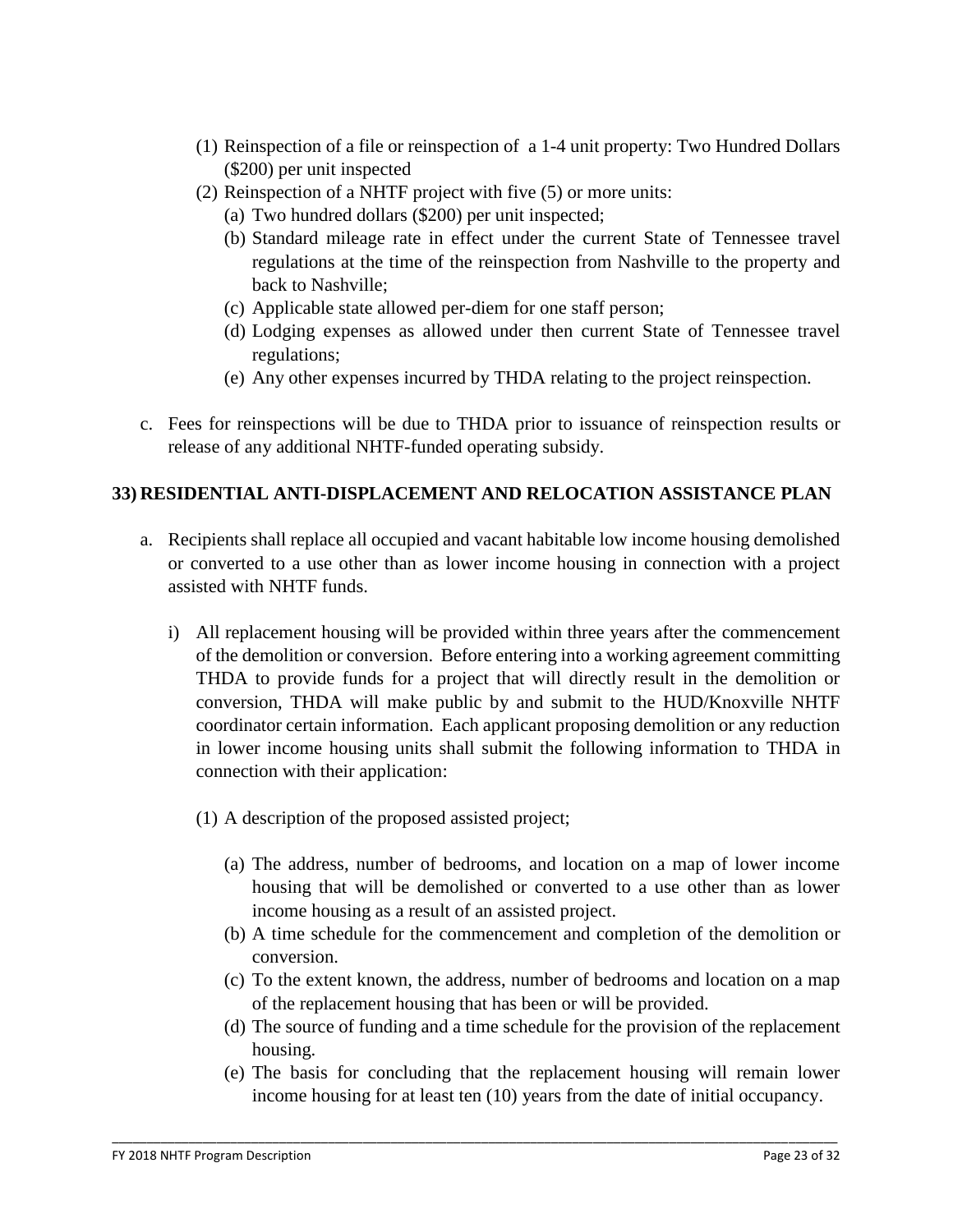(f) Information demonstrating that any proposed replacement of housing units with smaller dwelling units (e.g., a 2-bedroom unit with two 1-bedroom units), or any proposed replacement of efficiency or single-room occupancy (SRO) units with units of a different size, is appropriate and consistent with the housing needs and priorities identified in the approved Consolidated Plan.

#### **34) NHTF RELOCATION REQUIREMENTS**

- a. THDA DISCOURAGES PROJECTS INVOLVING DISPLACEMENT OR RELOCATION of households. Prior to application, contact THDA if you are planning any project that may involve displacement or relocation.
	- i) A Displaced person is any person (household, individual, business, farm, or non-profit organization) that moves from the real property, permanently, as a direct result of rehabilitation, demolition, or acquisition for a project assisted with NHTF funds. Relocation requirements apply to all occupants of a project/site for which NHTF assistance is sought even if less than one hundred percent (100%) of the units are NHTF assisted.
		- (1) Before Application displacement is triggered when a tenant moves permanently from the project before the owner submits an application for NHTF assistance if THDA or HUD determines that the displacement was a direct result of the rehabilitation, demolition, or acquisition for the NHTF project. (e.g., THDA determines that the owner displaced tenants in order to propose a vacant building for NHTF assistance.)
		- (2) After Application displacement is triggered when a tenant moves permanently from the project after submission of the application, or, if the applicant does not have site control, the date THDA or the Recipient approves the site because:
			- (a) The owner requires the tenant to move permanently; or
			- (b) The owner fails to provide timely required notices to the tenant; or
			- (c) The tenant is required to move temporarily and the owner does not pay all actual, reasonable out-of-pocket expenses or because the conditions of the move are unreasonable.
		- (3) After Execution of Agreement displacement is triggered when tenant moves permanently from the project after execution of the agreement covering the acquisition, rehabilitation or demolition because the tenant is not provided the opportunity to lease a suitable, affordable unit in the project.

\_\_\_\_\_\_\_\_\_\_\_\_\_\_\_\_\_\_\_\_\_\_\_\_\_\_\_\_\_\_\_\_\_\_\_\_\_\_\_\_\_\_\_\_\_\_\_\_\_\_\_\_\_\_\_\_\_\_\_\_\_\_\_\_\_\_\_\_\_\_\_\_\_\_\_\_\_\_\_\_\_\_\_\_\_\_\_\_\_\_\_\_\_\_\_\_\_\_\_\_\_\_\_\_

b) A Displaced person is not: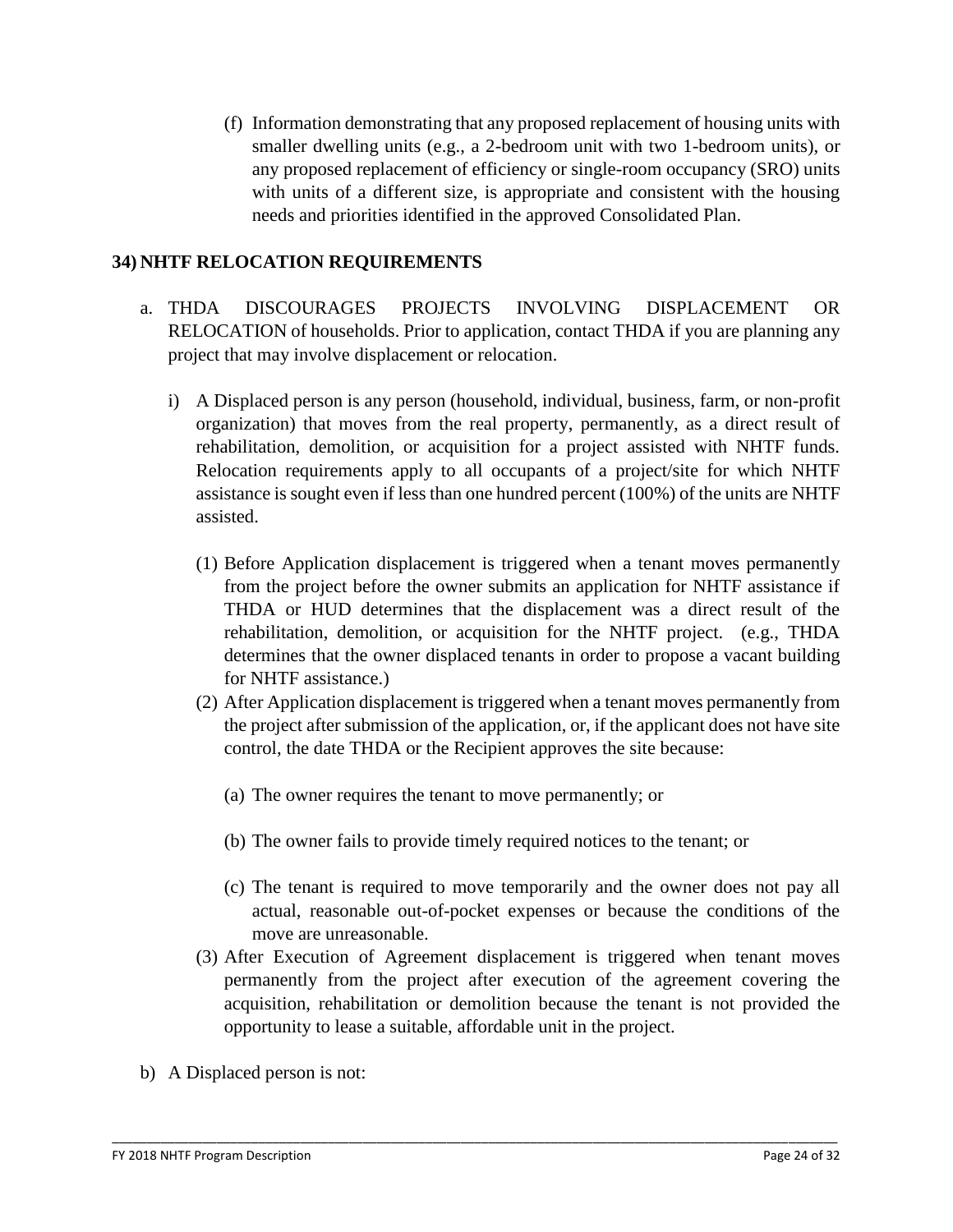- (1) A tenant evicted for cause, assuming the eviction was not undertaken to evade URA obligations.
- (2) A person with no legal right to occupy the project under State or local law (e.g., squatter).
- (3) A tenant who moved in after the application was submitted but before signing a lease and commencing occupancy, was provided written notice of the planned project, its possible impact on the person (e.g., the person may be displaced, temporarily relocated, or experience a rent increase), and the fact that the person would not qualify as a "displaced person" (or for any assistance under URA) as a result of the project.
- (4) A person, after being fully informed of their rights, waives them by signing a Waiver Form.
- c) The Uniform Relocation Assistance and Real Property Acquisition Policies Act of 1970 (Uniform Act), and its implementing regulations at 49 CFR Part 24, requires relocation assistance where acquisition has occurred under the Uniform Act. In addition, the Uniform Act coverage was expanded in 1987 amendments to cover displacement of individuals resulting from rehabilitation, demolition or private acquisition carried out under a federally assisted project or program.
- d) Section 104(d) of the Housing and Community Development Act ("The Barney Frank Amendments") and HUD's Residential Anti-Displacement and Relocation Assistance Plan include additional relocation requirements. This extra level of relocation protection may be triggered for low-income households when units are converted or demolished with CDBG, UDAG, HOME, or NHTF funds. In addition, when Section 104(d) is triggered, jurisdictions may need to replace any low/moderate income dwelling units that are lost due to the conversion or demolition. This section refers only to residential relocation. If nonresidential (commercial/industrial) relocation is involved, contact THDA.
- e) Understanding how relocation requirements are triggered, alternate ways of meeting them, and the costs of the alternatives is essential in making NHTF program decisions. Concerns about relocation may cause a Recipient to consider establishing a preference for vacant buildings. However, Recipients should also consider that vacant buildings are often in various states of deterioration. Rehabilitating an occupied building, even with the cost of assisting tenants to remain or relocate, may be less costly than rehabilitating a vacant building. In occupied buildings, Recipients must consider whether occupants will be able to return after rehabilitation and whether Section 8 assistance is available to help meet relocation costs. Selecting vacant projects does not relieve all relocation concerns. Vacant buildings in good condition may have been recently occupied. If so, the Recipient must consider whether the owner removed the tenants in order to apply for NHTF assistance for a vacant building. If so, these tenants are displaced persons.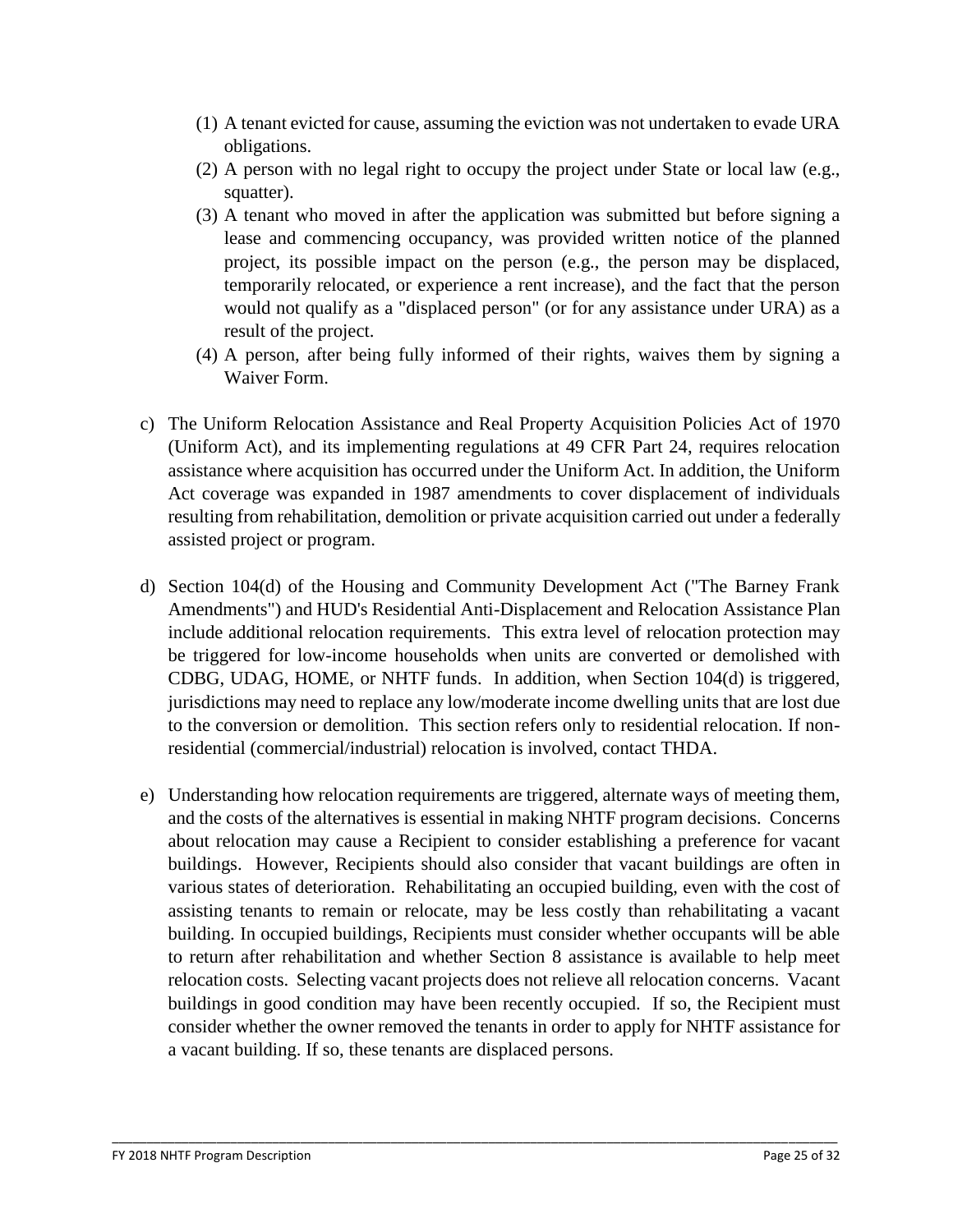- f) Skilled staff can save the local program money and build goodwill with owners and tenants. Failure to understand and follow relocation requirements can result in unnecessary costs for the local program. It is possible for uninformed owners and staff to take steps that would obligate the local program to provide significant relocation benefits and services. Early briefings for owners and program staff on relocation rules are essential. Handbook 1378, Tenant Assistance, Relocation and Real Property Acquisition consolidates relocation requirements for NHTF and other HUD programs in one document. It is available from HUD Field Offices or by contacting THDA. HUD informational booklets for persons who are displaced or whose property is to be acquired are also available from HUD Field Offices or from THDA.
- g) URA requirements are triggered at the time the application is being prepared, and additional requirements are triggered at the time the working agreement is signed between THDA and the Recipient and when rehabilitation is completed. Treatment of displaced persons depends upon whether the displaced person is (1) a tenant or owner; (2) a business or household; (3) has income above or below the Section 8 Lower Income Limit.

## **31) SITE AND NEIGHBORHOOD STANDARDS**

- a) Housing provided through the NHTF program must be suitable from the standpoint of facilitating and furthering full compliance with the applicable provisions of Title VI of the Civil Rights Act of 1964, the Fair Housing Act, Executive Order 11063, and HUD regulations issued pursuant thereto; and must promote greater choice of housing opportunities.
- b) New construction rental housing. In carrying out the site and neighborhood requirements for new construction, the Recipient shall provide documentation as THDA may require, in THDA's sole discretion, to determine that proposed sites for new construction meet the requirements in 24 CFR 93.150 with cross reference to 983.6(b) which places limiting conditions on building in areas of "minority concentration" and "racially mixed" areas.
- c) Rehabilitation of rental housing. Site and neighborhood standards do not general apply to rehabilitation projects funded under NHTF unless project-based vouchers are used in an NHTF rehabilitation unit. In such case, the site and neighborhood standards for projectbased vouchers will apply as determined by the issuing authority for the project-based vouchers.

## **32) EQUAL OPPORTUNITY AND FAIR HOUSING**

a) No person in the United States shall on the grounds of race, color, religion, sex, familial status, national origin, or disability be excluded from participation, denied benefits or subjected to discrimination under any program funded in whole or in part by NHTF funds.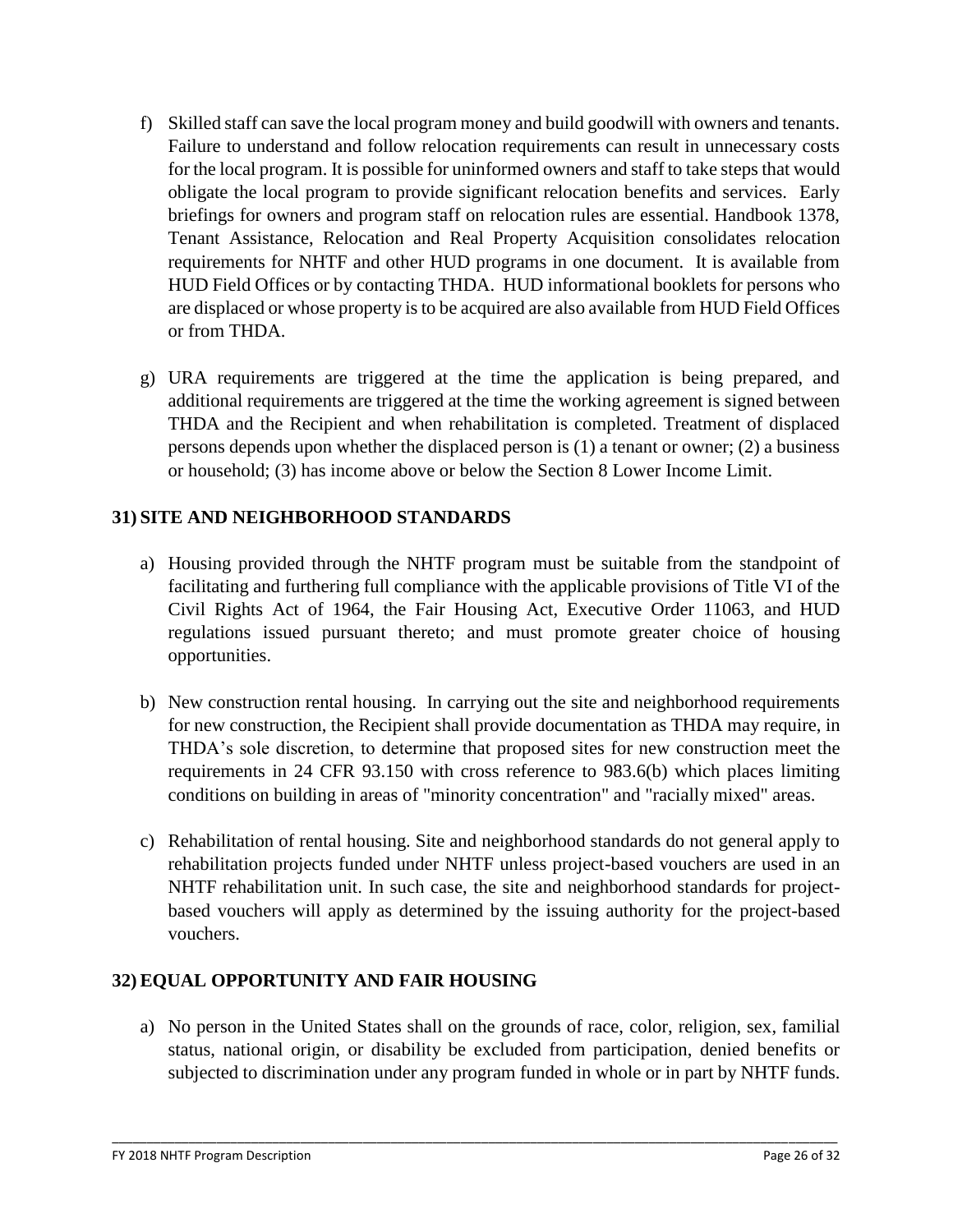- b) The following Federal requirements as set forth in 24 CFR 5.105(a), Nondiscrimination and equal opportunity, are applicable to NHTF projects:
	- i) Fair Housing Act (24 CFR Part 100)
	- ii) Executive Order 11063, as amended (24 CFR Part 107 Equal Opportunity in Housing)
	- iii) Title VI of the Civil Rights Act of 1964 (24 CFR Part 1 Nondiscrimination in Federal programs)
	- iv) Age Discrimination Act of 1975 (24 CFR Part 146)
	- v) Section 504 of the Rehabilitation Act of 1973 (24 CFR Part 8)
	- vi) Section 109 of Title I of the Housing and Community Development Act of 1974 (24 CFR Part 6)
	- vii) Title II of the Americans with Disabilities Act 42 U.S.C. §12101 et seq.
	- viii) Equal Access to Housing in HUD Programs Regardless of Sexual Orientation or Gender Identity 24 CRF Parts 5, 200, 203, 236, 400, 570, 574, 882, 891 and 982
	- ix) Section 3 of the Housing & Urban Development Act of 1968 24 CFR 135 (12 U.S.C. 1701u) and implementing regulations at 24 CFR part 135
		- (1) Section 3 requires that the employment and other economic opportunities generated by Federal financial assistance for housing and community development programs shall, to the greatest extent feasible, be directed toward low-income persons, particularly those who are recipients of government assistance for housing.
	- x) Executive Order 11246, as amended 41 CFR 60 (Equal Employment Opportunity Programs)
	- xi) Executive Order 11625, as amended (Minority Business Enterprises)
	- xii) Executive Order 12432, as amended (Minority Business Enterprise Development)
	- xiii) Executive Order 12138, as amended (Women's Business Enterprise)
	- xiv) Executive Orders 11625, 12432, and 12138 (Minority/Women's Business Enterprise) require that Recipients prescribe procedures acceptable to HUD for a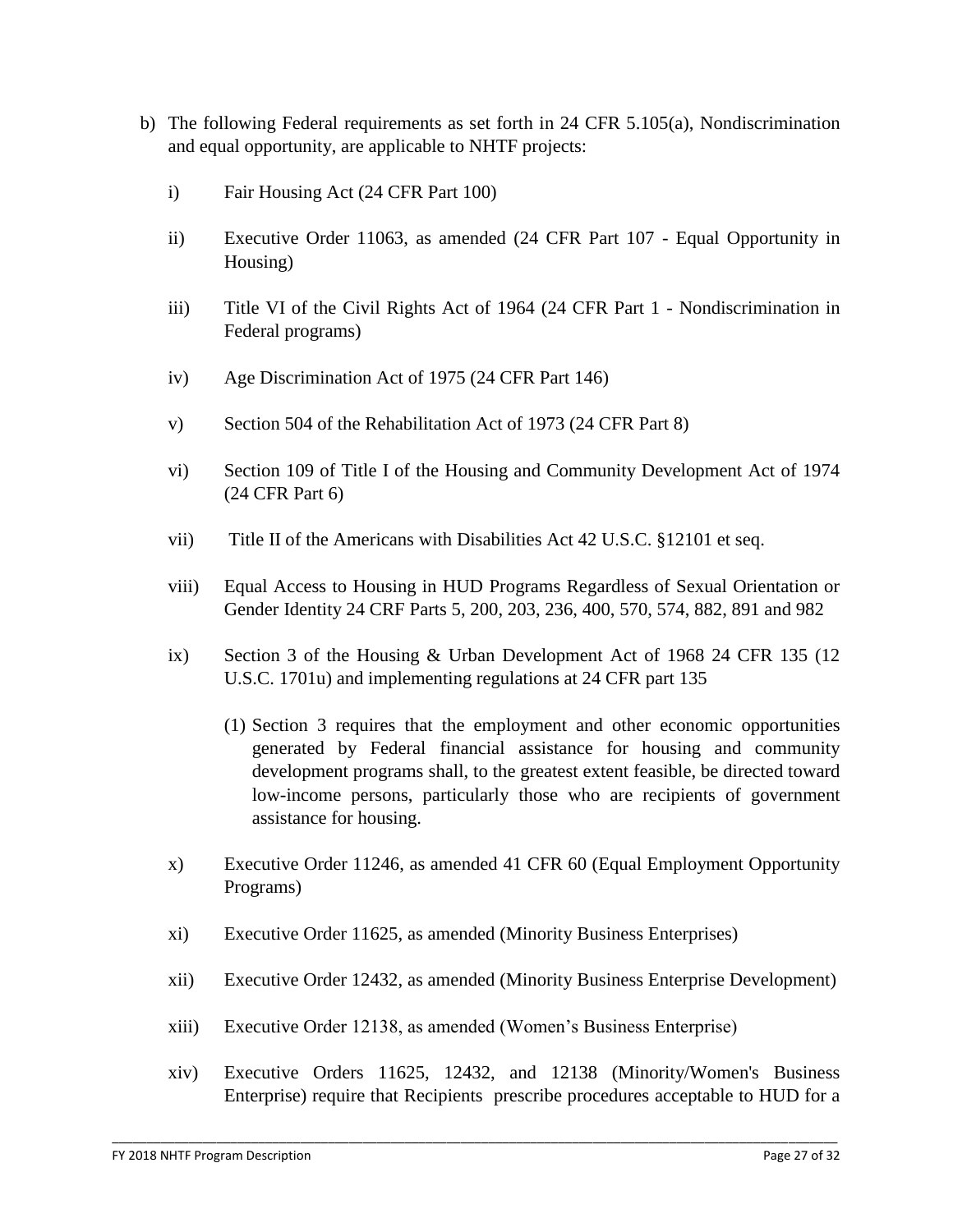minority outreach program to ensure the inclusion, to the maximum extent possible, of minorities and women and entities owned by minorities and women in all contracts. Recipients must also develop acceptable policies and procedures if their application is approved by THDA.

- c) The HUD Office of Fair Housing also includes the following fair housing laws and Presidential Executive Orders which are not included in 24 CFR 5.105(a) but which are applicable to federally-assisted programs:
	- i) Architectural Barriers Act of 1968 42 U.S.C. §4151 et seq.
	- ii) Executive Order 12892, as amended (Affirmatively Furthering Fair Housing)
	- iii) Executive Order 12898
	- iv) Executive Order 13166 (Limited English Proficiency)
	- v) Executive Order 13217 (Community-based living arrangements for persons with disabilities)
- d) In addition to the above requirements, the Recipient must assure that its Equal Opportunity and Fair Housing policies in the NHTF Program are consistent with the State's current Consolidated Plan.

#### **33) AFFIRMATIVE MARKETING**

- a) Prior to beginning a NHTF project, Recipients must adopt affirmative marketing procedures and requirements for all NHTF rental projects with five or more units. Affirmative marketing steps consist of actions to provide information and otherwise attract eligible persons in the housing market area to the available housing without regard to race, color, national origin, sex, religion, familial status, or disability. The Recipient must also identify and take steps to attract populations that are least likely to apply for the housing to be created. Requirements and procedures must include:
	- i) Methods for informing the public, owners and potential tenants about fair housing laws and the Recipient's policies;
	- ii) A description of what the Recipient will do to affirmatively market housing assisted with NHTF funds;
	- iii) A description of what the Recipient will do to inform persons not likely to apply for housing without special outreach;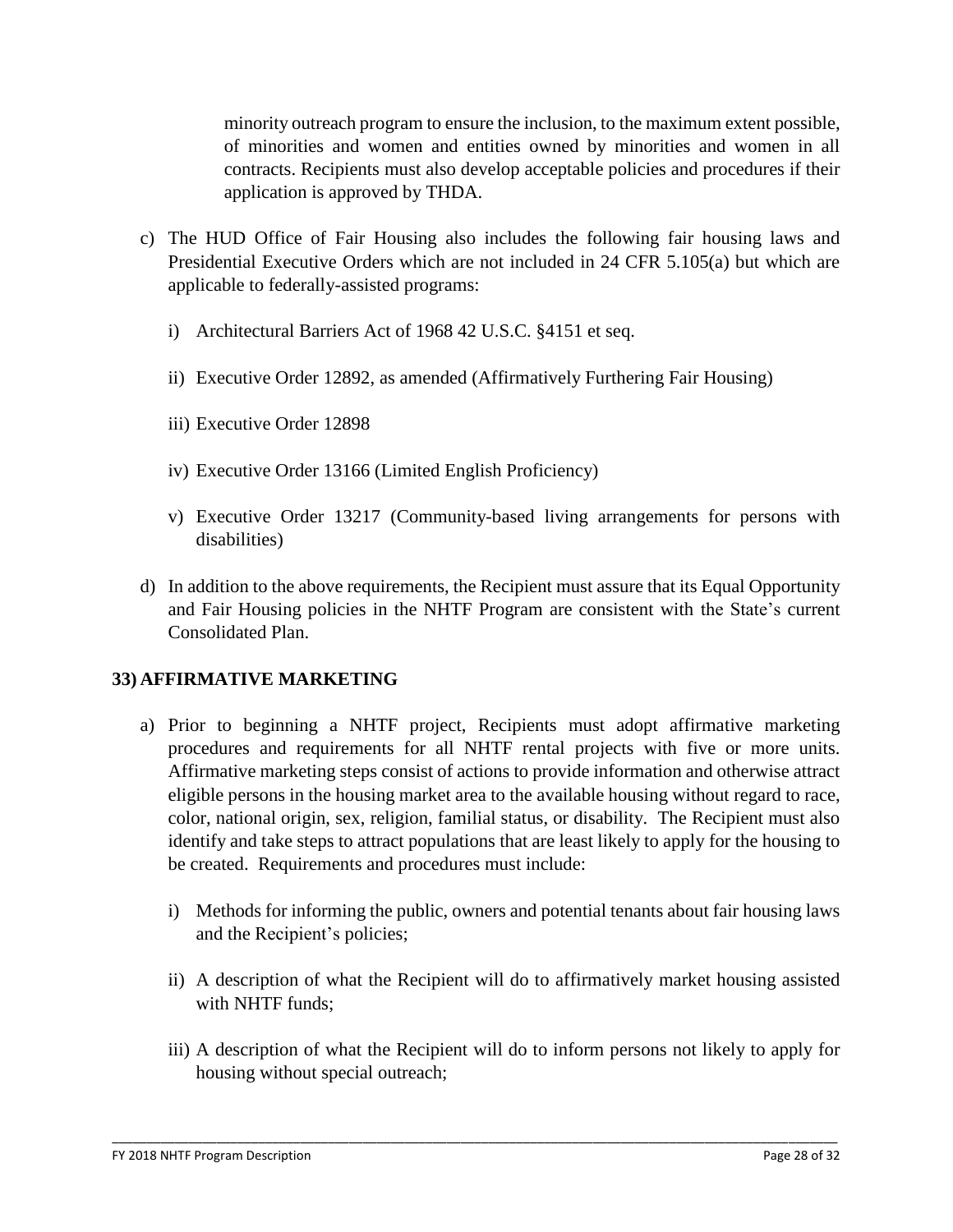- iv) Maintenance of records to document actions taken to affirmatively market NHTFassisted units and to assess marketing effectiveness; and
- v) Description of how efforts will be assessed and what corrective actions will be taken where requirements are not met.
- b) All projects that receive NHTF grants must advertise all vacant units on the www.TNhousingsearch.org website.

#### **34) APPLICATION AND EVALUATION PROCEDURE**

- a) THDA will evaluate each application to determine if the proposal meets threshold criteria. Threshold criteria includes:
	- i) Submission by an eligible applicant of a complete application, including any documentation required to be submitted through THDA's Participant Information Management System (PIMS).
	- ii) Proposal of an eligible activity; proposal of a project that in the opinion of THDA is physically, financially and administratively feasible; proposal of a project that meets the requirements of 24 CFR Parts 91 and 93, as amended.
	- iii) Submission of a 30-Year Proforma demonstrating a need for the NHTF funds.
	- iv) Proposals that will set-aside more than 20% of the units for individuals with disabilities must demonstrate that the project will meet the qualities of settings that are eligible for reimbursement under the Medicaid home and community-based services that were established by the Centers for Medicare and Medicaid Services (CMS) in the final rule dated January 16, 2014:

[https://www.federalregister.gov/articles/2014/01/16/2014-00487/medicaid](https://www.federalregister.gov/articles/2014/01/16/2014-00487/medicaid-program-state-plan-home-and-community-based-services-5-year-period-for-waivers-provider)[program-state-plan-home-and-community-based-services-5-year-period-for](https://www.federalregister.gov/articles/2014/01/16/2014-00487/medicaid-program-state-plan-home-and-community-based-services-5-year-period-for-waivers-provider)[waivers-provider.](https://www.federalregister.gov/articles/2014/01/16/2014-00487/medicaid-program-state-plan-home-and-community-based-services-5-year-period-for-waivers-provider)

- v) Receipt of a score that equals at least 60% of the total points available.
- b) Applications meeting the threshold requirements will be scored and ranked by Grand Division, as defined in Tennessee Code Annotated Title 4, Chapter 1, Part 2, in descending numerical order based on the scoring matrix provided in #2 of this section.
- c) THDA will first select the highest scoring application from each Grand Division of Tennessee.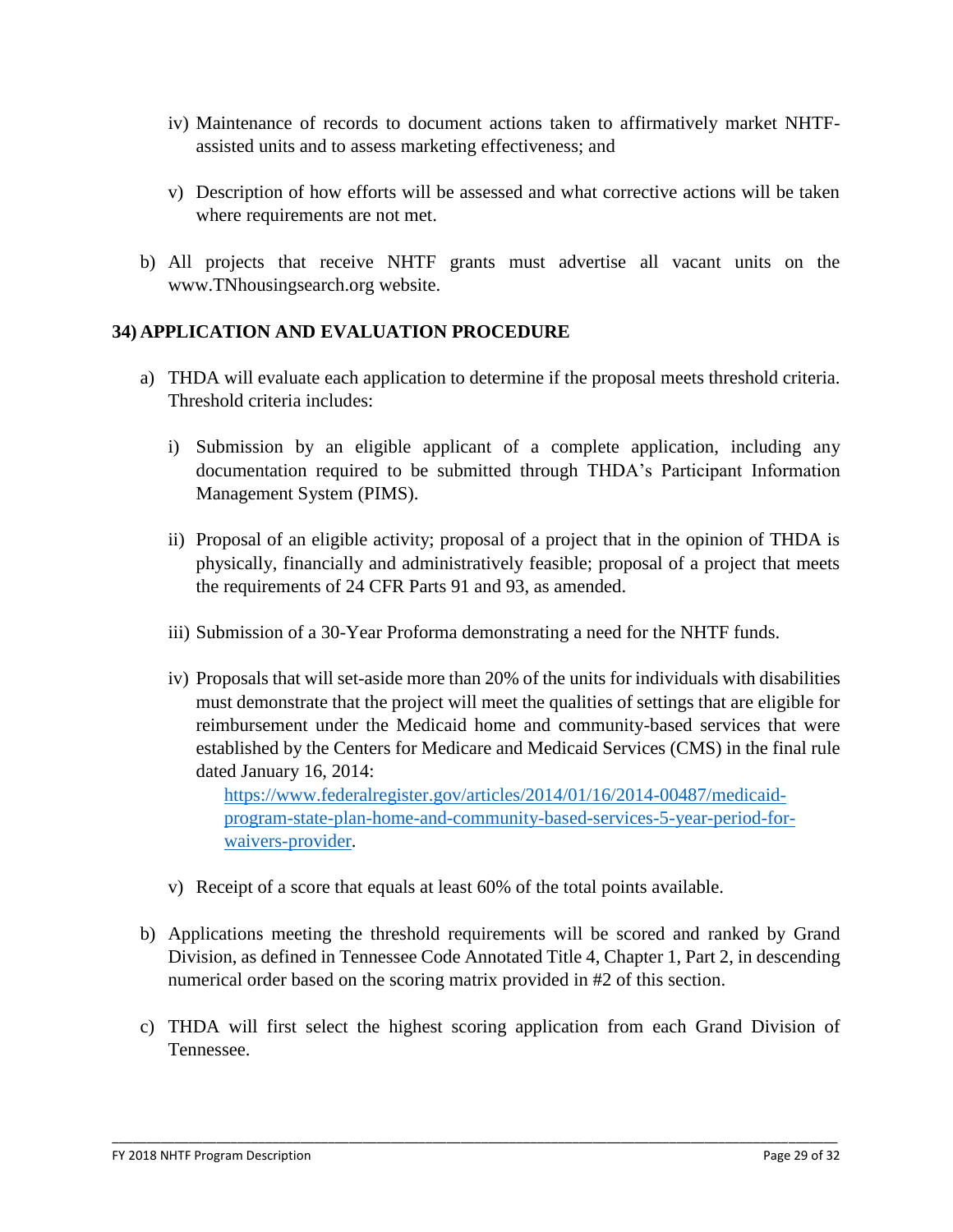- d) If additional funding is available, THDA will combine all remaining applications into a single ranking by score. THDA will award funding starting with the highest score to lowest score until all funds are allocated or the amount of funds available is less than the need for the next highest scoring application.
- e) Given the limited funding available statewide and in order to distribute NHTF funding across Tennessee, THDA reserves the right to limit funding to only one award per county.
- f) When the amount of funds available is less than the request for funding identified in the application, THDA reserves the right to offer partial funding pending the applicant's ability to secure additional financing within a timeframe established by THDA or to not select a proposed project if sufficient funding is not available to award all funds requested by the applicant.
	- 1. When the applicant is not able to secure additional financing within THDA's identified timeline, THDA, subsequently and at its sole discretion, may move to the next lower scoring application(s) in order to meet its commitment obligations under the NHTF program.
	- 2. When THDA opts to not select a proposed project if sufficient funding is not available to award all funds requested by the applicant, THDA may move to the next lower scoring project (s) in order to meet its commitment obligations under the NHTF program.

In the event of a tie score between applications, THDA will prioritize that application with the highest combined total of the Need and Opportunity Score. In the event that a tie still remains, the application with the highest Opportunity Score will be selected.

## **35) NHTF RENTAL HOUSING SCORING MATRIX Up to 100 Points**

- a) PROJECT DESIGN Up to 30 points
	- i) The proposed project demonstrates exceptional planning, readiness to proceed, and administrative capability. All necessary components to accomplish the project have been identified in the application. The applicant has site control of the proposed site to be developed.
	- ii) Firm financial commitments for non-NHTF resources have been secured, are current, and are demonstrated within the application.
	- iii) The extent to which the project has a binding commitment for Federal, State, or local project-based rental assistance so rents are affordable to extremely low income families and sufficient funds support the project's operation. Projects that preserve existing housing with project-based rental assistance are preferred.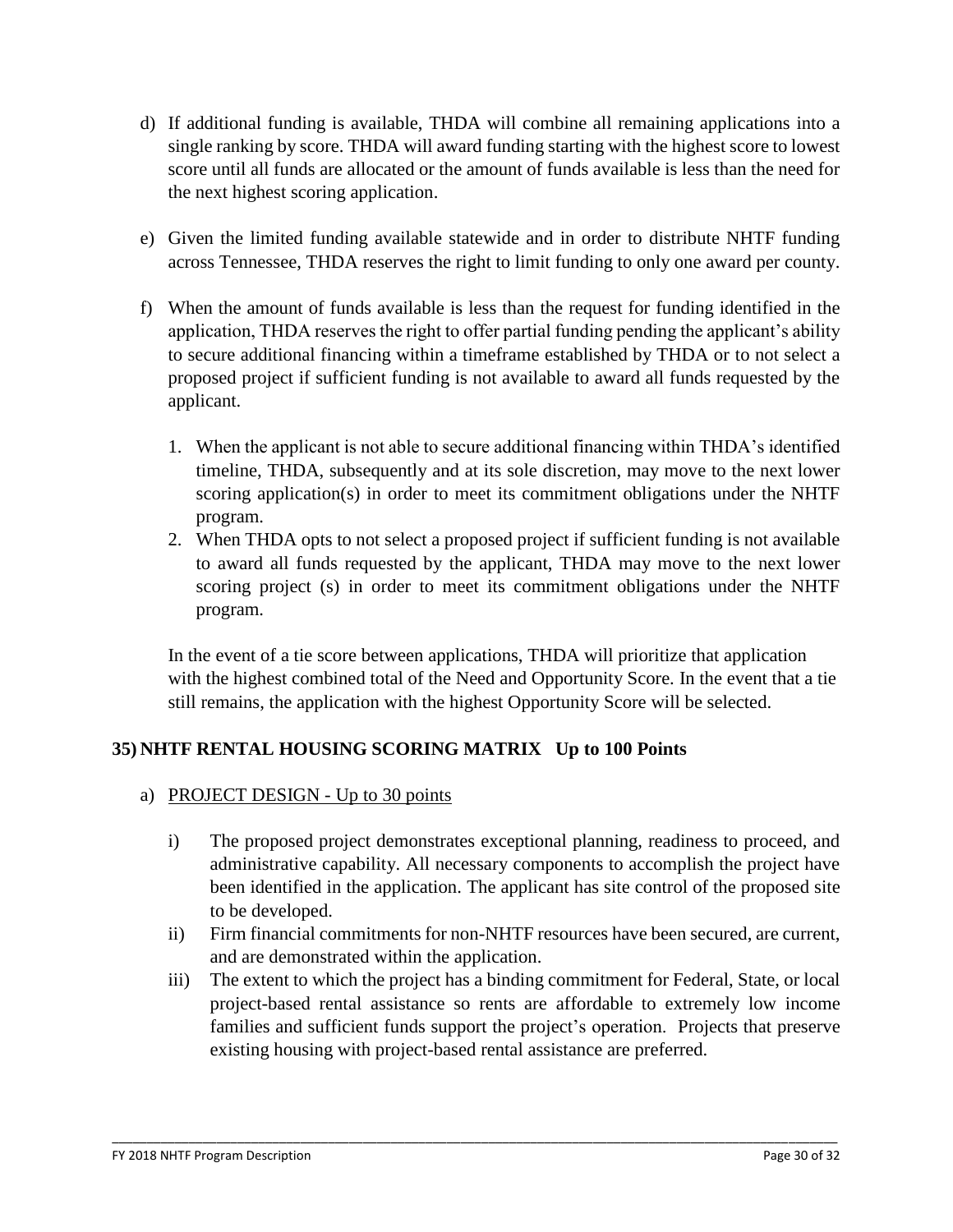- iv) The project's proforma demonstrates sufficient cash flow to supports the project's operation without a contribution of NHTF funds by THDA to an operating reserve account for the project.
- v) The extent to which the proposed project fills the need demonstrated by the neighborhood market conditions.
- vi) The extent to which the design of the proposed project is appropriate and meets the needs of the targeted population to be served.
- vii) The extent to which formal partnerships have been established and demonstrated within the application to provide voluntary and appropriate support services for the targeted population.
- viii) The extent to which the proposed project provides easy access to community living, including retail, employment, transportation, medical, education, recreation, and government services.
- ix) The extent to which the proposed project integrates the NHTF-assisted households with households of higher incomes within the project.
- x) The extent to which universal design and visitability features will be included in the design of the projects.
- xi) The extent to which energy efficiency features exceed the requirements of THDA's Design Standards for New Construction or Rehabilitation, as applicable.

### b) APPLICANT'S CAPACITY AND EXPERIENCE - Up to 30 points

- i) The applicant's experience with owning, developing and managing rental units of similar size and scope serving the intended population proposed.
- ii) The capacity of the applicant and its development and management team to carry out the proposed project within the schedule proposed.
- iii) The past experience of the applicant and its development and management team to successfully develop or manage rental housing in compliance with all Federal, state or local program requirements.
- iv) The past experience of the applicant and its development and management team to undertake THDA rental development projects in a timely manner.
- v) The past history of the applicant in serving the community in which the proposed project is to be located.
- vi) The past history of the applicant and its development and management team to comply with THDA funding requirements and processes.
- vii) The applicant's financial statements and audit indicate a healthy financial position and include diverse funding sources.

#### c) NEED - Up to 15 points

THDA has determined rental housing need factors for households who are extremely low income. The county need factors are the percentage of extremely low income tenant households that are cost burdened; projected 10-year population growth rate; county's